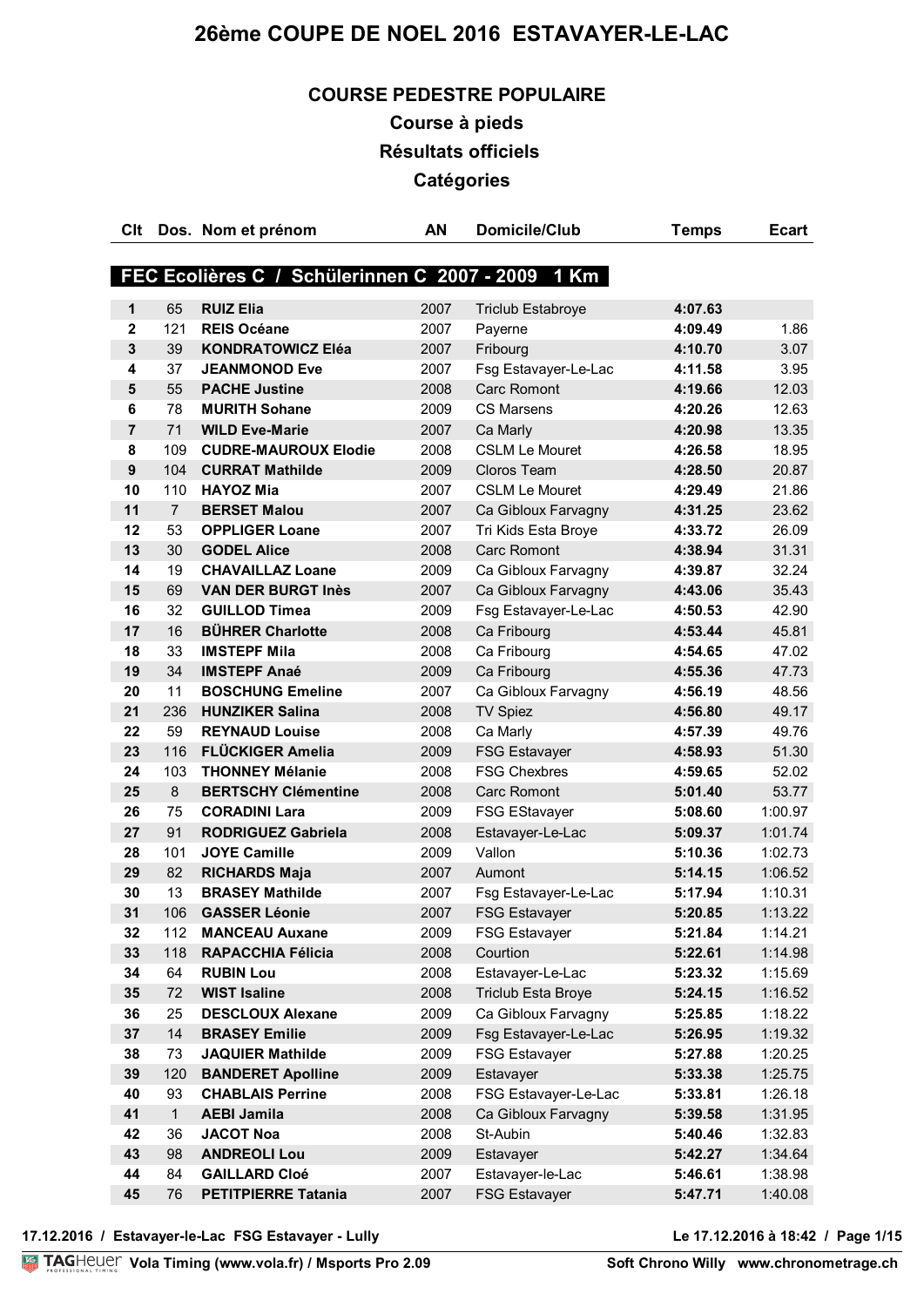### **COURSE PEDESTRE POPULAIRE Course à pieds Résultats officiels Catégories**

| CIt |     | Dos. Nom et prénom       | AΝ   | Domicile/Club        | <b>Temps</b> | <b>Ecart</b> |
|-----|-----|--------------------------|------|----------------------|--------------|--------------|
|     |     |                          |      |                      |              |              |
| 46  | 26  | <b>GABAGLIO Luna</b>     | 2009 | Ca Belfaux           | 5:53.37      | 1:45.74      |
| 47  | 115 | <b>FRICCHIONE Asia</b>   | 2008 | Estavayer            | 5:54.47      | 1:46.84      |
| 48  | 108 | <b>DUPERREX Salomé</b>   | 2009 | <b>FSG Yvonand</b>   | 5:55.24      | 1:47.61      |
| 49  | 83  | <b>HAJRA Blevis</b>      | 2007 | Estavayer-Le-Lac     | 5:55.73      | 1:48.10      |
| 50  | 95  | <b>DUPERVIL Mayra</b>    | 2009 | Estavayer            | 6:20.56      | 2:12.93      |
| 51  | 6   | <b>BAUMGARTNER Julie</b> | 2007 | Fsg Estavayer-Le-Lac | 7:31.59      | 3:23.96      |

### **MEC Ecoliers C / Schüler C 2007 - 2009 1 Km**

| $\mathbf{1}$   | 97             | <b>GENOUD Sylvain</b>       | 2007 | <b>CS Marsens</b>         | 3:37.19 |         |
|----------------|----------------|-----------------------------|------|---------------------------|---------|---------|
| $\mathbf 2$    | 47             | <b>MAURON Baptiste</b>      | 2007 | Villars-Sur-Glâne         | 3:40.71 | 3.52    |
| $\mathbf{3}$   | $\overline{4}$ | <b>BAECHLER Thomas</b>      | 2007 | Fsg Estavayer-Le-Lac      | 3:48.84 | 11.65   |
| 4              | 57             | <b>PAUCHARD Quentin</b>     | 2007 | Fsg Estavayer-Le-Lac      | 3:51.37 | 14.18   |
| 5              | 20             | <b>CHENAUX Rémi</b>         | 2008 | Ca Gibloux Farvagny       | 3:53.34 | 16.15   |
| 6              | 18             | <b>CARVALHO Cristiano</b>   | 2007 | Ca Fribourg               | 3:55.21 | 18.02   |
| $\overline{7}$ | 27             | <b>GIROD Gaëtan</b>         | 2008 | Estavayer-Le-Lac          | 3:56.31 | 19.12   |
| 8              | 67             | <b>SANSONNENS Valentino</b> | 2008 | Ca Gibloux Farvagny       | 3:57.19 | 20.00   |
| 9              | 28             | <b>GLANNAZ Mathis</b>       | 2008 | Ca Fribourg               | 3:58.67 | 21.48   |
| 10             | 62             | <b>RONDEAU Lilian</b>       | 2008 | Ca Fribourg               | 3:59.17 | 21.98   |
| 11             | 100            | <b>COELHO André</b>         | 2007 | <b>CSLM Le Mouret</b>     | 4:02.46 | 25.27   |
| 12             | 9              | <b>BEUTLER Jonas</b>        | 2009 | Fsg Estavayer-Le-Lac      | 4:03.07 | 25.88   |
| 13             | 31             | <b>GROSSO Noam</b>          | 2008 | Fsg Estavayer-Le-Lac      | 4:04.17 | 26.98   |
| 14             | 56             | <b>PARRAT Paul</b>          | 2008 | Ca Fribourg               | 4:05.76 | 28.57   |
| 15             | 66             | <b>RUIZ Hugo</b>            | 2009 | Fsg Estavayer-Le-Lac      | 4:06.75 | 29.56   |
| 16             | 48             | <b>MEHMETAJ Noam</b>        | 2008 | <b>Trikids Esta Broye</b> | 4:10.21 | 33.02   |
| 17             | $\mathbf{3}$   | <b>AYALA Kenzo</b>          | 2008 | Fsg Estavayer-Le-Lac      | 4:13.78 | 36.59   |
| 18             | 43             | <b>KUTTEL Kilian</b>        | 2007 | <b>Carc Romont</b>        | 4:14.49 | 37.30   |
| 19             | 54             | <b>OPPLIGER Ryan</b>        | 2009 | Forel                     | 4:15.76 | 38.57   |
| 20             | 92             | <b>DE ICCO Leandro</b>      | 2007 | Yvonand                   | 4:17.02 | 39.83   |
| 21             | 99             | <b>ZENUNI Dren</b>          | 2007 | Estavayer                 | 4:17.95 | 40.76   |
| 22             | 44             | <b>LAMBERT Nils</b>         | 2008 | Fsg Estavayer-Le-Lac      | 4:18.72 | 41.53   |
| 23             | 74             | <b>GARCIA Thomas</b>        | 2008 | Estavayer-le-Lac          | 4:22.13 | 44.94   |
| 24             | 46             | <b>MARADAN Luca</b>         | 2007 | Ca Fribourg               | 4:22.95 | 45.76   |
| 25             | 15             | <b>BROILLET Luca</b>        | 2007 | Ca Gibloux Farvagny       | 4:24.00 | 46.81   |
| 26             | 49             | <b>MOREL Yvan</b>           | 2008 | Ca Fribourg               | 4:24.93 | 47.74   |
| 27             | 96             | <b>GARCIA Simon</b>         | 2008 | <b>FC Grandson</b>        | 4:25.81 | 48.62   |
| 28             | 60             | <b>RICHARDS Fabian</b>      | 2009 | Fsg Estavayer-Le-Lac      | 4:27.51 | 50.32   |
| 29             | 113            | <b>BROILLET Valentin</b>    | 2009 | <b>Rossens</b>            | 4:28.89 | 51.70   |
| 30             | 10             | <b>BONDALLAZ Robin</b>      | 2009 | Fsg Estavayer-Le-Lac      | 4:30.20 | 53.01   |
| 31             | 90             | <b>LIECHTI Mathieu</b>      | 2007 | Skater hockey             | 4:32.29 | 55.10   |
| 32             | 38             | <b>KAEHR Corentin</b>       | 2008 | Fsg Estavayer-Le-Lac      | 4:33.22 | 56.03   |
| 33             | 35             | <b>IRRERA Giulio</b>        | 2007 | Rolle                     | 4:35.31 | 58.12   |
| 34             | 105            | <b>MAZZA Yvan</b>           | 2007 | Estavayer                 | 4:35.70 | 58.51   |
| 35             | 89             | <b>BAECHLER Mathias</b>     | 2009 | Estavayer                 | 4:36.52 | 59.33   |
| 36             | 94             | <b>HELFER Arthur</b>        | 2009 | Grolley                   | 4:37.40 | 1:00.21 |
| 37             | 86             | <b>DREOSTI Matis</b>        | 2007 | <b>FSG Estavayer</b>      | 4:38.06 | 1:00.87 |
| 38             | $\overline{2}$ | <b>APAVOU Noah</b>          | 2009 | Châbles                   | 4:40.53 | 1:03.34 |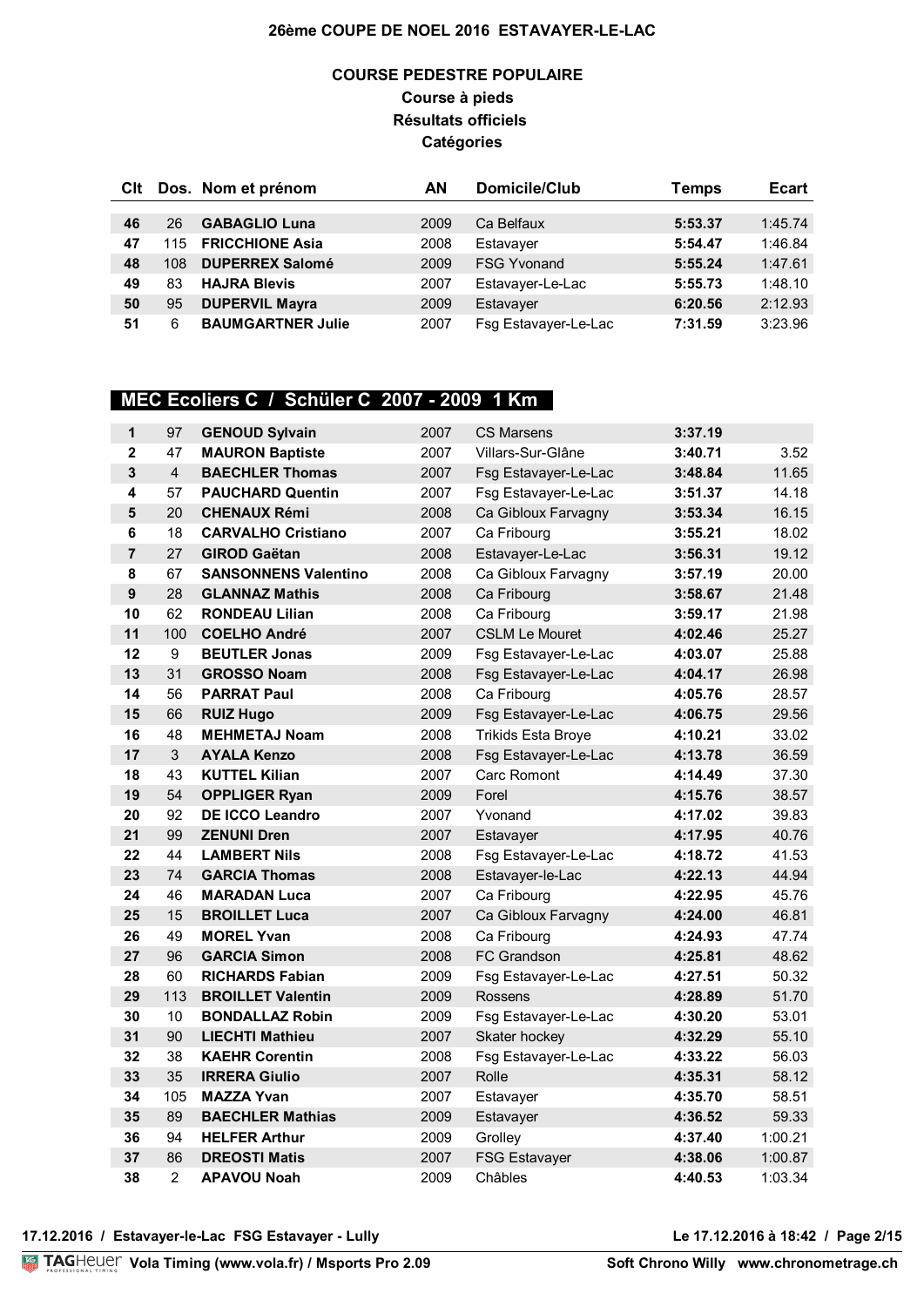### **COURSE PEDESTRE POPULAIRE Course à pieds Résultats officiels Catégories**

| Clt |     | Dos. Nom et prénom       | AN   | Domicile/Club        | <b>Temps</b> | <b>Ecart</b> |
|-----|-----|--------------------------|------|----------------------|--------------|--------------|
|     |     |                          |      |                      |              |              |
| 39  | 61  | <b>ROHRBACH Valentin</b> | 2007 | Cheyres              | 4:41.46      | 1:04.27      |
| 40  | 42  | <b>KURZO Léon</b>        | 2008 | Ca Gibloux Farvagny  | 4:44.49      | 1:07.30      |
| 41  | 12  | <b>BOUILLARD Louis</b>   | 2009 | Ca Fribourg          | 4:45.53      | 1:08.34      |
| 42  | 111 | <b>MANCEAU Maxence</b>   | 2008 | Estavayer            | 4:46.74      | 1:09.55      |
| 43  | 23  | <b>CUCHE Ethann</b>      | 2007 | Rolle                | 4:47.34      | 1:10.15      |
| 44  | 81  | <b>LE DUAULT Louis</b>   | 2007 | Lully                | 4:48.44      | 1:11.25      |
| 45  | 79  | <b>DUC Gabriel</b>       | 2008 | <b>FSG Estavayer</b> | 4:51.02      | 1:13.83      |
| 46  | 80  | <b>LE DUAULT Arthur</b>  | 2009 | Lully                | 4:51.85      | 1:14.66      |
| 47  | 114 | <b>PAYOT Titouan</b>     | 2009 | Nyon                 | 4:52.78      | 1:15.59      |
| 48  | 5   | <b>BAJOUDH Hamza</b>     | 2008 | Ca Fribourg          | 4:54.04      | 1:16.85      |
| 49  | 52  | <b>OBERSON Robin</b>     | 2009 | Carc Romont          | 5:03.00      | 1:25.81      |
| 50  | 58  | <b>PYTHON Yohann</b>     | 2007 | Ca Gibloux Farvagny  | 5:05.09      | 1:27.90      |
| 51  | 29  | <b>GOBET Loic</b>        | 2007 | Ca Fribourg          | 5:06.07      | 1:28.88      |
| 52  | 51  | <b>OBERSON Noé</b>       | 2008 | Ca Fribourg          | 5:07.39      | 1:30.20      |
| 53  | 50  | <b>NETO Malakai</b>      | 2008 | Fsg Estavayer-Le-Lac | 5:14.97      | 1:37.78      |
| 54  | 24  | <b>DELESCLUSE Siméo</b>  | 2009 | Estavayer-Le-Lac     | 5:29.04      | 1:51.85      |
| 55  | 40  | <b>KREIENBÜHL Sven</b>   | 2008 | Carc Romont          | 5:34.64      | 1:57.45      |
| 56  | 88  | <b>PILLONEL Justine</b>  | 2008 | <b>FSG Estavayer</b> | 5:48.98      | 2:11.79      |
| 57  | 17  | <b>CARRARD Mathis</b>    | 2009 | <b>Fsg Estavayer</b> | 5:49.74      | 2:12.55      |
| 58  | 41  | <b>KURZO Jeremy</b>      | 2009 | Ca Gibloux Farvagny  | 5:51.01      | 2:13.82      |
| 59  | 22  | <b>CRAUSAZ Alexis</b>    | 2009 | <b>Carc Romont</b>   | 5:51.67      | 2:14.48      |
| 60  | 87  | <b>VARé Kilian</b>       | 2009 | Estavayer            | 6:39.02      | 3:01.83      |

### **FEB Ecolières B /Schülerinnen B 2005 - 2006 2 Km**

| 1              | 177 | <b>ISELI Rawa</b>          | 2006 | Gerbersport / Salming    | 7:20.38 |         |
|----------------|-----|----------------------------|------|--------------------------|---------|---------|
| $\mathbf{2}$   | 252 | <b>PANCHAUD Manon</b>      | 2005 | <b>CS Hauteville</b>     | 7:34.22 | 13.84   |
| 3              | 237 | <b>GENOUD Camille</b>      | 2005 | <b>CS Marsens</b>        | 7:38.73 | 18.35   |
| 4              | 165 | <b>CURRAT Elise</b>        | 2006 | Cloros Team              | 8:06.14 | 45.76   |
| 5              | 214 | <b>SCHEIBLI Julie</b>      | 2005 | <b>Trikids Estabroye</b> | 8:18.22 | 57.84   |
| 6              | 213 | <b>SCHEIBLI Lorane</b>     | 2005 | <b>Trikids Estabroye</b> | 8:18.94 | 58.56   |
| $\overline{7}$ | 253 | <b>BETTICHER Léane</b>     | 2006 | <b>TSV Rechthalten</b>   | 8:23.83 | 1:03.45 |
| 8              | 180 | <b>JULIEN Marine</b>       | 2006 | Fsg Estavayer-Le-Lac     | 8:27.73 | 1:07.35 |
| 9              | 181 | <b>KAPELLER Gwendoline</b> | 2006 | Ca Gibloux Farvagny      | 8:31.46 | 1:11.08 |
| 10             | 247 | <b>NUOFFER Chloé</b>       | 2006 | <b>CA Belfaux</b>        | 8:38.71 | 1:18.33 |
| 11             | 228 | <b>MURITH Elyne</b>        | 2006 | <b>CS Marsens</b>        | 8:42.56 | 1:22.18 |
| 12             | 211 | <b>RUIZ Flora</b>          | 2005 | <b>Triclub Estabroye</b> | 8:45.75 | 1:25.37 |
| 13             | 190 | <b>MONNEY Emma</b>         | 2006 | Ca Gibloux Farvagny      | 8:47.72 | 1:27.34 |
| 14             | 215 | <b>STUCKY Maude</b>        | 2005 | Ca Gibloux Farvagny      | 8:51.24 | 1:30.86 |
| 15             | 226 | <b>RENEVEY Eva</b>         | 2005 | <b>FSG Estavayer</b>     | 8:53.44 | 1:33.06 |
| 16             | 171 | <b>GARRESSUS Maïwenn</b>   | 2005 | Carc Romont              | 8:56.79 | 1:36.41 |
| 17             | 241 | <b>PAILLET Charlotte</b>   | 2005 | <b>Feyzin France</b>     | 9:10.85 | 1:50.47 |
| 18             | 107 | <b>MARMY Coline</b>        | 2005 | <b>FSG Estavayer</b>     | 9:14.47 | 1:54.09 |
| 19             | 154 | <b>BAUDIN Lucie</b>        | 2006 | Ca Gibloux Farvagny      | 9:15.63 | 1:55.25 |
| 20             | 173 | <b>GIROD Romane</b>        | 2006 | Estavayer-Le-Lac         | 9:16.23 | 1:55.85 |
| 21             | 199 | <b>PILLONEL Lucia</b>      | 2005 | <b>Fsg Estavayer</b>     | 9:47.05 | 2:26.67 |
| 22             | 202 | <b>RAEMY Delphine</b>      | 2005 | Carc Romont              | 9:55.23 | 2:34.85 |

**17.12.2016 / Estavayer-le-Lac FSG Estavayer - Lully Le 17.12.2016 à 18:42 / Page 3/15**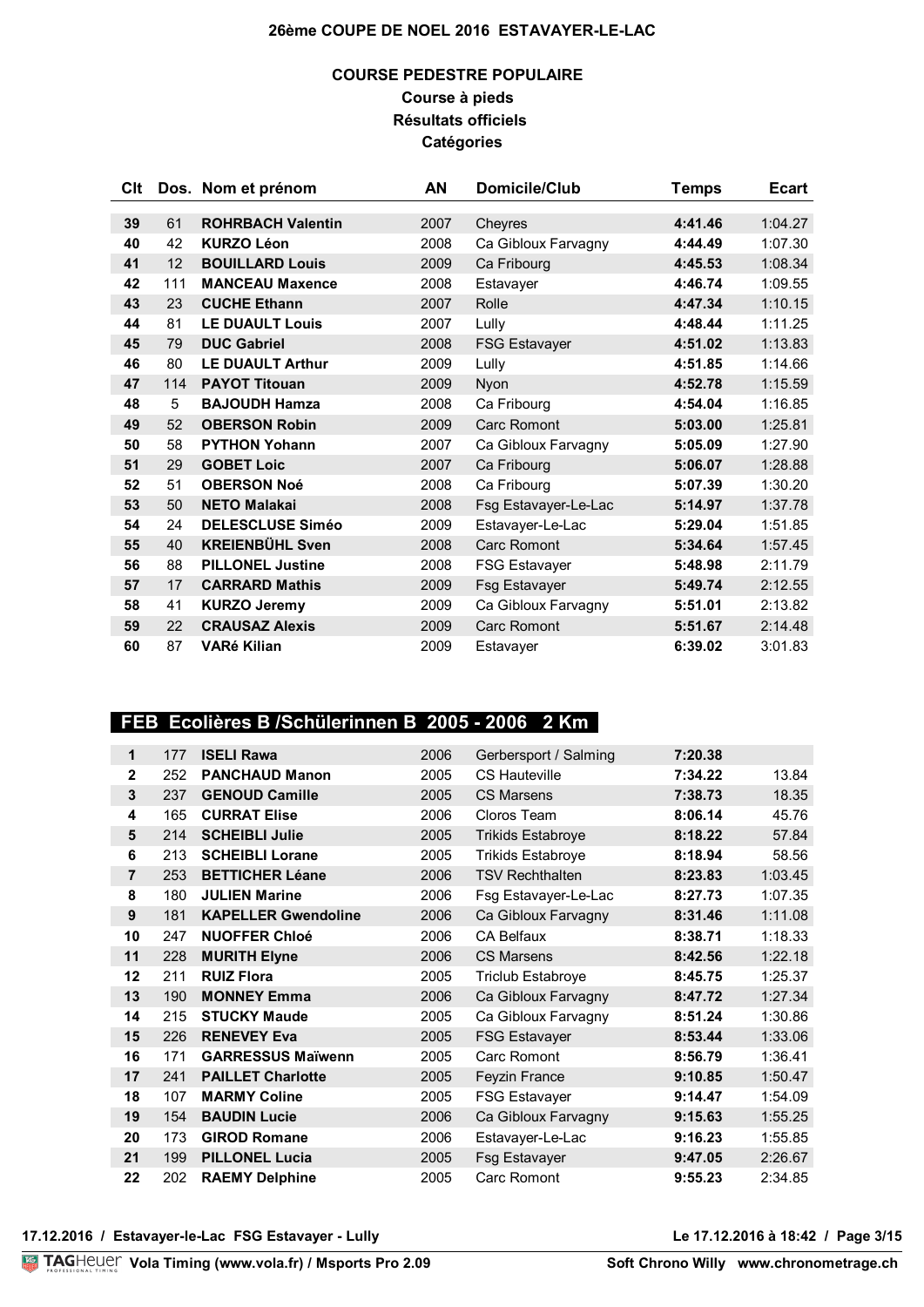### **COURSE PEDESTRE POPULAIRE Course à pieds Résultats officiels Catégories**

| Clt |     | Dos. Nom et prénom           | ΑN   | Domicile/Club             | Temps    | <b>Ecart</b> |
|-----|-----|------------------------------|------|---------------------------|----------|--------------|
|     |     |                              |      |                           |          |              |
| 23  | 186 | <b>MEHMETAJ Eléa</b>         | 2006 | <b>Trikids Esta Broye</b> | 10:03.14 | 2:42.76      |
| 24  | 231 | <b>LIECHTI Sofia</b>         | 2005 | <b>FSG Estavayer</b>      | 10:25.06 | 3:04.68      |
| 25  | 184 | <b>MARADAN Julie</b>         | 2005 | Ca Fribourg               | 10:41.65 | 3:21.27      |
| 26  | 179 | <b>JORAY Anais</b>           | 2006 | Fsg Estavayer-Le-Lac      | 10:45.39 | 3:25.01      |
| 27  | 168 | <b>DUCOMMUN Méline</b>       | 2006 | Fsg Estavayer-Le-Lac      | 10:46.54 | 3:26.16      |
| 28  | 227 | <b>PETITPIERRE Cassandra</b> | 2006 | <b>FSG Estavayer</b>      | 11:01.37 | 3:40.99      |

# **MEB Ecoliers B / Schüler B 2005 - 2006 2 Km**

| 1                       | 182 | <b>MAEDER Léo</b>           | 2005 | <b>Running Team Prilly</b> | 6:53.36  |         |
|-------------------------|-----|-----------------------------|------|----------------------------|----------|---------|
| $\overline{\mathbf{2}}$ | 102 | <b>SAVOYEN Romain</b>       | 2005 | La Côte Runners            | 6:58.57  | 5.21    |
| 3                       | 242 | <b>WIDMER Alexis</b>        | 2005 | Vullyrunners               | 7:15.44  | 22.08   |
| 4                       | 169 | <b>ESPOSTO Jérémy</b>       | 2005 | Carc Romont                | 7:22.74  | 29.38   |
| 5                       | 229 | <b>MURITH Tom</b>           | 2005 | <b>Marsens</b>             | 7:37.91  | 44.55   |
| 6                       | 158 | <b>BÜHRER Mathieu</b>       | 2006 | Ca Fribourg                | 7:39.99  | 46.63   |
| $\overline{7}$          | 225 | <b>ZÜGER Thomas</b>         | 2005 | Fsg Estavayer-Le-Lac       | 7:52.79  | 59.43   |
| 8                       | 178 | <b>JEANMONOD Léo</b>        | 2006 | Fsg Estavayer-Le-Lac       | 7:58.07  | 1:04.71 |
| $\boldsymbol{9}$        | 196 | <b>OLIVEIRA Lucas</b>       | 2005 | <b>Running Team Prilly</b> | 8:03.94  | 1:10.58 |
| 10                      | 161 | <b>CHATAGNY Robin</b>       | 2005 | Ca Gibloux Farvagny        | 8:05.65  | 1:12.29 |
| 11                      | 248 | <b>FLÜCKIGER Camille</b>    | 2006 | Tri Kids Esta Broye        | 8:16.03  | 1:22.67 |
| 12                      | 245 | <b>EGGEN Lukas</b>          | 2005 | <b>CSIM Le Mouret</b>      | 8:17.57  | 1:24.21 |
| 13                      | 212 | <b>SAVARY Arnaud</b>        | 2005 | Vers-Chez-Perrin           | 8:25.15  | 1:31.79 |
| 14                      | 201 | <b>PURY Gaétan</b>          | 2005 | <b>Trikids Esta Broye</b>  | 8:28.94  | 1:35.58 |
| 15                      | 246 | <b>CUDRE-MAUROUX Martin</b> | 2006 | <b>CSLM Le Mouret</b>      | 8:41.41  | 1:48.05 |
| 16                      | 216 | <b>SURCHAT Ewan</b>         | 2005 | Ca Gibloux Farvagny        | 8:43.44  | 1:50.08 |
| 17                      | 188 | <b>MILLE Simon</b>          | 2006 | Fsg Estavayer-Le-Lac       | 8:46.40  | 1:53.04 |
| 18                      | 176 | <b>IRRERA Mirco</b>         | 2005 | Rolle                      | 8:49.10  | 1:55.74 |
| 19                      | 222 | <b>WIST Corentin</b>        | 2005 | <b>Triclub Esta Broye</b>  | 9:15.08  | 2:21.72 |
| 20                      | 117 | <b>DIND Matthieu</b>        | 2006 | <b>Bière</b>               | 9:24.31  | 2:30.95 |
| 21                      | 233 | <b>PAGE Esteban</b>         | 2006 | Estavayer-le-Lac           | 9:33.81  | 2:40.45 |
| 22                      | 192 | <b>MOREL Cyril</b>          | 2006 | Ca Fribourg                | 9:34.42  | 2:41.06 |
| 23                      | 203 | <b>RAGOUB Mehdi</b>         | 2005 | Ca Fribourg                | 9:34.91  | 2:41.55 |
| 24                      | 230 | <b>BERTSCHY Noan</b>        | 2006 | Tri Kids Esta Broye        | 9:39.25  | 2:45.89 |
| 25                      | 232 | <b>CHABET François</b>      | 2006 | Givisiez                   | 9:48.92  | 2:55.56 |
| 26                      | 254 | <b>GAILLARD Yanis</b>       | 2006 | Estavayer-le-Lac           | 9:50.57  | 2:57.21 |
| 27                      | 235 | <b>CALAIS Titouan</b>       | 2006 | <b>FSG Estavayer</b>       | 9:56.61  | 3:03.25 |
| 28                      | 207 | <b>ROHRBACH Stanislas</b>   | 2005 | Nathalie Rohrbach          | 10:19.73 | 3:26.37 |
| 29                      | 224 | <b>ZAUGG Maxime</b>         | 2006 | Ca Gibloux Farvagny        | 10:20.56 | 3:27.20 |
| 30                      | 175 | <b>IMSTEPF Noam</b>         | 2006 | Ca Fribourg                | 10:23.03 | 3:29.67 |
| 31                      | 160 | <b>CARRARD Rémi</b>         | 2006 | Fsg Estavayer-Le-Lac       | 10:26.38 | 3:33.02 |

### **FEA Ecolières A / Schülerinnen A 2003 - 2004 2 Km**

|  | 166 CURRAT Marie     | 2004 | Cloros Team              | 7:11.04 |      |
|--|----------------------|------|--------------------------|---------|------|
|  | 238 JURT Livia       |      | 2003 TV Spiez            | 7:17.96 | 6.92 |
|  | 197 OLIVEIRA Laurène |      | 2003 Running Team Prilly | 7:19.67 | 8.63 |

**17.12.2016 / Estavayer-le-Lac FSG Estavayer - Lully Le 17.12.2016 à 18:42 / Page 4/15**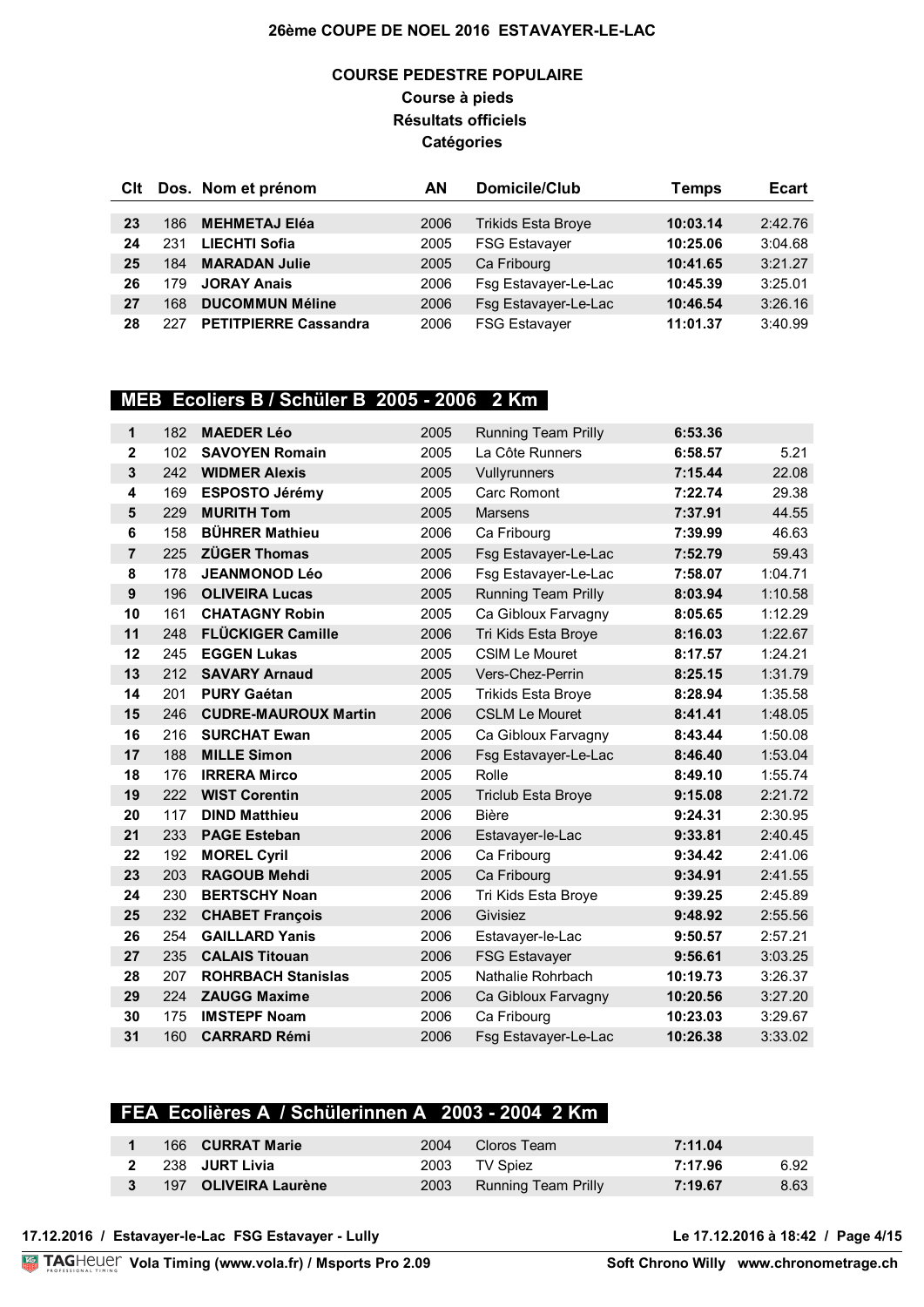### **COURSE PEDESTRE POPULAIRE Course à pieds Résultats officiels Catégories**

| Clt |     | Dos. Nom et prénom         | AN   | Domicile/Club             | Temps    | <b>Ecart</b> |
|-----|-----|----------------------------|------|---------------------------|----------|--------------|
|     |     |                            |      |                           |          |              |
| 4   | 167 | <b>CURRAT Sarah</b>        | 2003 | Cloros Team               | 7:34.61  | 23.57        |
| 5   | 157 | <b>BOVEY Cecilia</b>       | 2004 | Ca Gibloux Farvagny       | 7:34.99  | 23.95        |
| 6   | 204 | <b>RAPP Noémie</b>         | 2004 | La Côte Runners           | 7:35.38  | 24.34        |
| 7   | 155 | <b>BERSET Jeanne</b>       | 2003 | Ca Gibloux Farvagny       | 8:10.81  | 59.77        |
| 8   | 185 | <b>MAURON Valentine</b>    | 2003 | Villars-Sur-Glâne         | 8:22.89  | 1:11.85      |
| 9   | 223 | <b>WIST Aurélie</b>        | 2003 | <b>Triclub Esta Broye</b> | 8:26.35  | 1:15.31      |
| 10  | 172 | <b>GARRESSUS Norah</b>     | 2003 | Villarimboud              | 8:30.47  | 1:19.43      |
| 11  | 243 | <b>EGGEN Lena</b>          | 2003 | CSI M Le Mouret           | 8:37.34  | 1:26.30      |
| 12  | 218 | <b>VAN DER BURGT Anouk</b> | 2003 | Ca Gibloux Farvagny       | 8:52.17  | 1:41.13      |
| 13  | 244 | <b>HAYOZ Soraya</b>        | 2003 | <b>CSIM Le Mouret</b>     | 9:08.65  | 1:57.61      |
| 14  | 153 | <b>BARRAS Solène</b>       | 2004 | Ca Gibloux Farvagny       | 9:36.56  | 2:25.52      |
| 15  | 217 | <b>TOFFEL Laurianne</b>    | 2004 | Carc Romont               | 9:53.15  | 2:42.11      |
| 16  | 200 | <b>PILLONEL Charline</b>   | 2003 | Fsgestavayer              | 10:24.40 | 3:13.36      |
| 17  | 156 | <b>BOURGEOIS Emma</b>      | 2004 | Lully                     | 11:20.43 | 4:09.39      |

## **MEA Ecoliers A / Schüler A 2003 - 2004 2 Km**

| 1              | 234 | <b>KOLLY Xavier</b>         | 2003 | <b>Running Team Prilly</b>     | 6:23.25 |         |
|----------------|-----|-----------------------------|------|--------------------------------|---------|---------|
| $\overline{2}$ | 239 | <b>GÜNTER Gaël</b>          | 2004 | <b>TV Spiez</b>                | 6:41.49 | 18.24   |
| 3              | 159 | <b>CANNIZZARO Théo</b>      | 2004 | La Côte Runners                | 6:43.74 | 20.49   |
| 4              | 220 | <b>VUADENS Killian</b>      | 2004 | <b>Running Team Prilly</b>     | 6:48.41 | 25.16   |
| 5              | 240 | <b>THONNEY Florian</b>      | 2003 | <b>FSG Chexbres</b>            | 7:01.60 | 38.35   |
| 6              | 205 | <b>RENFER Mahtias</b>       | 2004 | Fsg Estavayer-Le-Lac           | 7:05.55 | 42.30   |
| $\overline{7}$ | 250 | <b>MORARD Hugo</b>          | 2004 | Team AFF                       | 7:27.36 | 1:04.11 |
| 8              | 208 | <b>ROUILLER Vincent</b>     | 2003 | Ca Marly                       | 7:30.43 | 1:07.18 |
| 9              | 191 | <b>MONTOYA Cédric</b>       | 2003 | Triclub Esta Broye / Trikids E | 7:31.97 | 1:08.72 |
| 10             | 187 | <b>MEHMETAJ Ziad</b>        | 2003 | <b>Trikids Esta Broye</b>      | 7:33.79 | 1:10.54 |
| 11             | 152 | <b>BAJOUDH Saïd</b>         | 2003 | Ca Fribourg                    | 7:36.59 | 1:13.34 |
| 12             | 164 | <b>COSTA Andrea</b>         | 2004 | Prevessin                      | 7:43.40 | 1:20.15 |
| 13             | 162 | <b>CHOFFLON Corentin</b>    | 2004 | Ca Gibloux Farvagny            | 7:43.95 | 1:20.70 |
| 14             | 151 | <b>BAECHLER Lucas</b>       | 2004 | Fsg Estavayer-Le-Lac           | 7:44.99 | 1:21.74 |
| 15             | 206 | <b>RODRIGUEZ Loris</b>      | 2004 | Fsg Estavayer-Le-Lac           | 7:56.80 | 1:33.55 |
| 16             | 210 | <b>RUFFIEUX Colin</b>       | 2004 | Ca Gibloux Farvagny            | 8:01.86 | 1:38.61 |
| 17             | 189 | <b>MILLE Mathieu</b>        | 2004 | Fsg Estavayer-Le-Lac           | 8:04.99 | 1:41.74 |
| 18             | 119 | <b>AVANESIAN Artac</b>      | 2004 | <b>FSG Estavayer</b>           | 8:16.91 | 1:53.66 |
| 19             | 209 | <b>ROUX Evan</b>            | 2004 | Ca Gibloux Farvagny            | 8:21.19 | 1:57.94 |
| 20             | 194 | <b>MÜLLER Noé</b>           | 2003 | Ca Fribourg                    | 8:29.43 | 2:06.18 |
| 21             | 251 | <b>DE BRABANDERE Célien</b> | 2004 | <b>CA Fribourg</b>             | 8:29.76 | 2:06.51 |
| 22             | 249 | <b>WANDELER Malick</b>      | 2004 | CAF Fribourg                   | 8:35.91 | 2:12.66 |
| 23             | 163 | <b>COCHARD Samuel</b>       | 2004 | Ca Gibloux Farvagny            | 8:41.96 | 2:18.71 |
| 24             | 256 | <b>YANEZ-VOGEL Lucas</b>    | 2003 | Cochabamba / Bolivie           | 8:44.21 | 2:20.96 |
| 25             | 255 | <b>CONVERS Tanguy</b>       | 2003 | Estavayer                      | 8:54.64 | 2:31.39 |

### **FPO Poussines 2010 et plus jeunes / jünger 0,750 Km**

271 **APAVOU Léona** 2010 Fsg Estavayer-Le-Lac **3:04.40**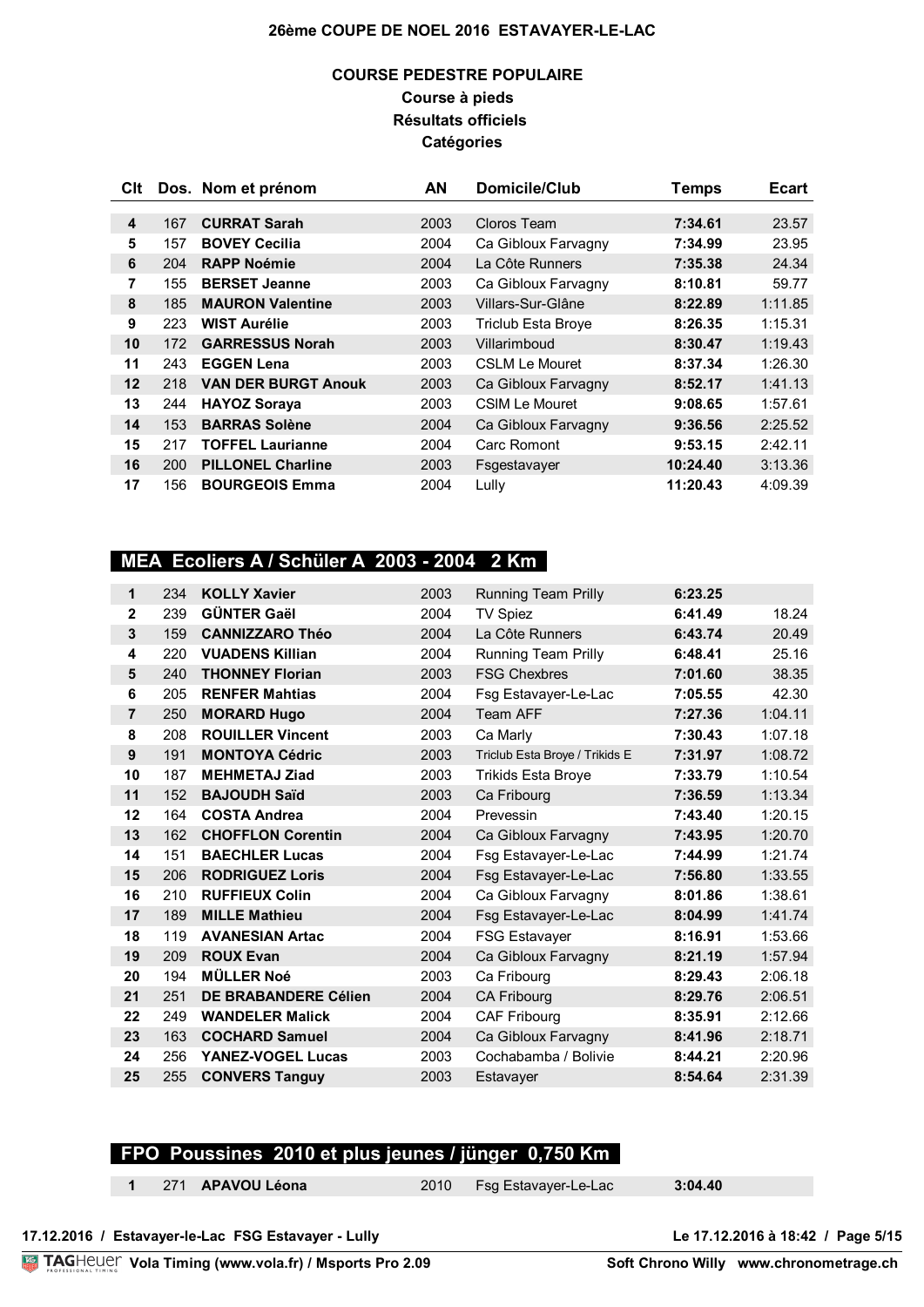### **COURSE PEDESTRE POPULAIRE Course à pieds Résultats officiels Catégories**

| Clt            |     | Dos. Nom et prénom               | AN   | <b>Domicile/Club</b> | <b>Temps</b> | <b>Ecart</b> |
|----------------|-----|----------------------------------|------|----------------------|--------------|--------------|
| $\mathbf{2}$   | 340 | <b>MENEUR Leann</b>              | 2010 | Font                 | 3:11.10      | 6.70         |
| 3              | 309 | <b>LEPRETRE Sakura</b>           | 2010 | Fsg Estavayer-Le-Lac | 3:17.64      | 13.24        |
| 4              | 346 | <b>PAGE Inès</b>                 | 2011 | Estavayer            | 3:25.33      | 20.93        |
| 5              | 349 | <b>CALAIS Aloïs</b>              | 2010 | <b>FSG Estavayer</b> | 3:44.39      | 39.99        |
| $\bf 6$        | 314 | <b>PAOLILLO Flavia</b>           | 2010 | Ca Fribourg          | 3:48.18      | 43.78        |
| $\overline{7}$ | 285 | <b>CHAVAILLAZ Emilie</b>         | 2011 | Cagf                 | 3:51.31      | 46.91        |
| 8              | 315 | <b>PILLONEL Mariella</b>         | 2010 | <b>Fsg Estavayer</b> | 3:52.91      | 48.51        |
| 9              | 302 | <b>GUILLOD Julie</b>             | 2011 | Fsg Estavayer-Le-Lac | 3:55.16      | 50.76        |
| 10             | 292 | <b>CUCHE Garance</b>             | 2010 | Rolle                | 3:57.13      | 52.73        |
| 11             | 300 | <b>GOBET Nora</b>                | 2010 | Ca Fribourg          | 4:01.20      | 56.80        |
| 12             | 367 | <b>WYSS Milana</b>               | 2011 | Estavayer            | 4:02.08      | 57.68        |
| 13             | 379 | <b>SIGRIST Alessia</b>           | 2010 | Estavayer            | 4:02.74      | 58.34        |
| 14             | 289 | <b>CORRADINI Kyara</b>           | 2011 | Fsg Estavayer-Le-Lac | 4:04.28      | 59.88        |
| 15             | 351 | <b>DUPERVIL Maëlle</b>           | 2011 | Estavayer            | 4:04.94      | 1:00.54      |
| 16             | 366 | <b>DIND Elisa</b>                | 2012 | <b>Bière</b>         | 4:05.92      | 1:01.52      |
| 17             | 355 | <b>PAYOT Lou</b>                 | 2012 | Nyon                 | 4:07.08      | 1:02.68      |
| 18             | 374 | <b>THEVOZ Amélie</b>             | 2011 | <b>Frasses</b>       | 4:22.13      | 1:17.73      |
| 19             | 323 | <b>SURDEZ Alicia</b>             | 2010 | Estavayer            | 4:23.72      | 1:19.32      |
| 20             | 341 | <b>RYSER Emilie</b>              | 2011 | Estavayer-Le-Lac     | 4:32.62      | 1:28.22      |
| 21             | 353 | <b>MILLE Anaïs</b>               | 2012 | <b>FSG Estavayer</b> | 4:36.52      | 1:32.12      |
| 22             | 370 | <b>RAPACCHIA Jordane</b>         | 2012 | Courtion             | 4:43.22      | 1:38.82      |
| 23             | 360 | <b>MARGUERAT Gaëlle</b>          | 2011 | <b>FSG Estavayer</b> | 4:55.91      | 1:51.51      |
| 24             | 328 | <b>BRASEY Maelle</b>             | 2011 | <b>FSG Cugy</b>      | 4:59.98      | 1:55.58      |
| 25             | 313 | <b>MENDES DOS SANTOS Jeylana</b> | 2011 | Fsg Estavayer-Le-Lac | 5:03.88      | 1:59.48      |
| 26             | 354 | <b>PETITPIERRE Anastasia</b>     | 2012 | Estavayer-le-Lac     | 5:20.47      | 2:16.07      |
| 27             | 272 | <b>BADER Manon</b>               | 2012 | Courtaman            | 5:23.65      | 2:19.25      |
| 28             | 380 | <b>CHARPIGNY Emma</b>            | 2013 | Morges               | 5:25.03      | 2:20.63      |
| 29             | 277 | <b>BRASEY Jade</b>               | 2012 | Estavayer-Le-Lac     | 5:33.76      | 2:29.36      |
| 30             | 347 | <b>ROUVENAZ Mathilda</b>         | 2011 | Estavayer-le-Lac     | 5:37.33      | 2:32.93      |
| 31             | 278 | <b>BRULHART Cloélia</b>          | 2011 | Cheyres              | 5:40.90      | 2:36.50      |
| 32             | 337 | <b>VARé Vanessa</b>              | 2012 | Estavayer            | 5:44.14      | 2:39.74      |
| 33             | 284 | <b>CERAGIOLI Julia</b>           | 2012 | Estavayer-Le-Lac     | 5:48.65      | 2:44.25      |
| 34             | 273 | Inconnu <sub>2</sub>             | 2011 |                      | 5:51.06      | 2:46.66      |
| 35             | 364 | <b>CURRAT Laly</b>               | 2012 | Font                 | 5:59.96      | 2:55.56      |
| 36             | 279 | <b>BULLIARD Kenza</b>            | 2011 | Vanessa Bulliard     | 6:03.09      | 2:58.69      |
| 37             | 280 | <b>BULLIARD Tamara</b>           | 2013 | Vanessa Bulliard     | 6:05.51      | 3:01.11      |
| 38             | 287 | <b>CORNUS Margaux</b>            | 2013 | Fsg Estavayer-Le-Lac | 6:17.16      | 3:12.76      |
| 39             | 375 | <b>BOSSARD Cécile</b>            | 2013 | Estavayer            | 6:19.63      | 3:15.23      |
| 40             | 361 | <b>BEUTLER Maëlys</b>            | 2013 | <b>FSG Estavayer</b> | 6:21.82      | 3:17.42      |
| 41             | 359 | <b>PILLONEL Mia</b>              | 2012 | <b>FSG Estavayer</b> | 6:42.53      | 3:38.13      |
| 42             | 342 | <b>DUC Elise</b>                 | 2013 | <b>FSG Estavayer</b> | 6:54.45      | 3:50.05      |
| 43             | 324 | <b>SURDEZ Mégane</b>             | 2012 | Estavayer            | 6:55.22      | 3:50.82      |
| 44             | 344 | <b>PURRO Juliette</b>            | 2013 | Estavayer-Le-Lac     | 7:11.65      | 4:07.25      |
| 45             | 358 | <b>PILLONEL Aby</b>              | 2014 | Lully                | 9:03.32      | 5:58.92      |

# **MPO Poussins 2010 et plus jeunes/ jünger 0,750 Km**

| 345 HELFER Jean | 2010 | 2:45.23 |
|-----------------|------|---------|

| 17.12.2016 / Estavayer-le-Lac FSG Estavayer - Lully          |  |
|--------------------------------------------------------------|--|
| <b>TAGHeuer Vola Timing (www.vola.fr) / Msports Pro 2.09</b> |  |

Soft Chrono Willy www.chronometrage.ch

Le 17.12.2016 à 18:42 / Page 6/15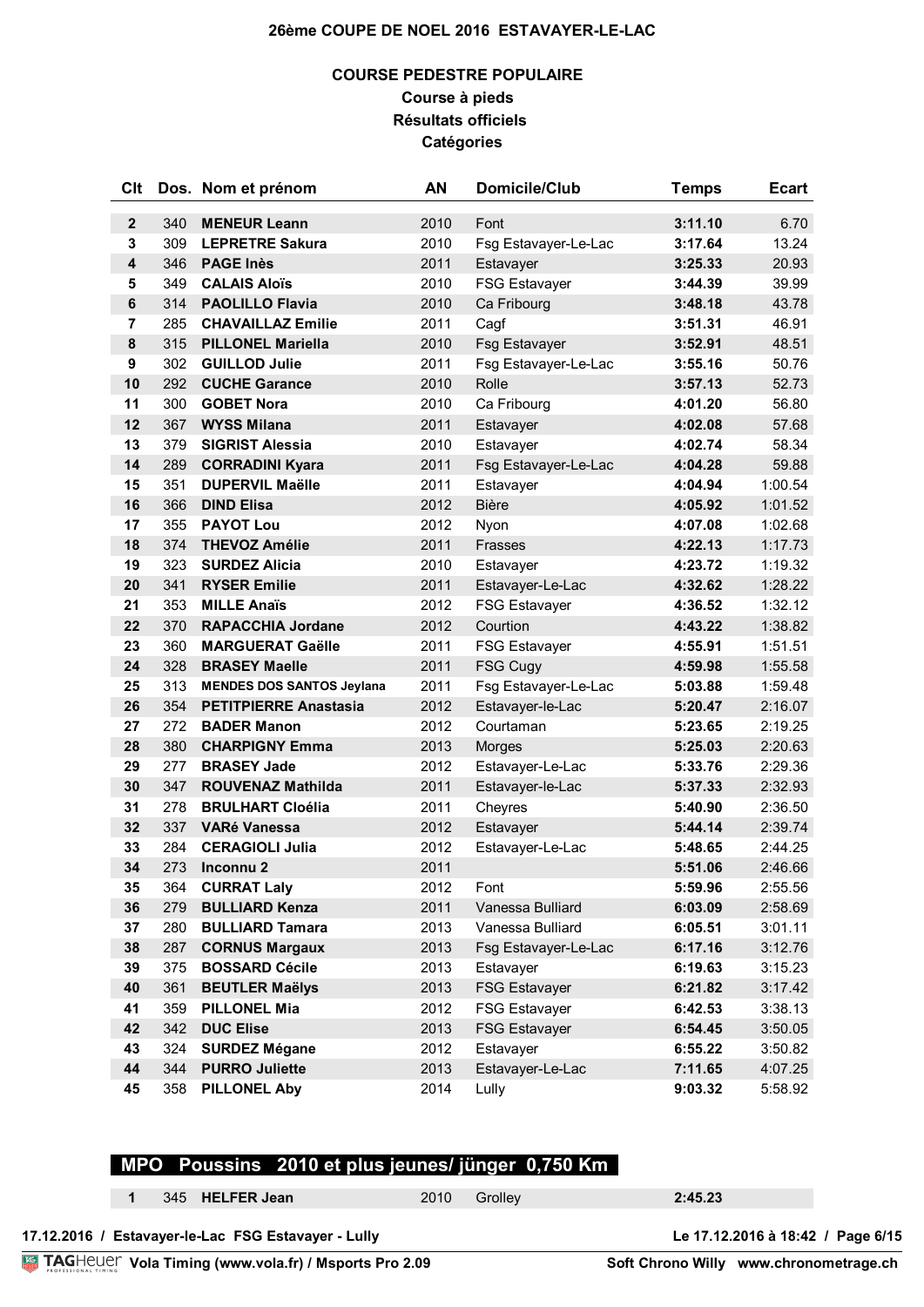### **COURSE PEDESTRE POPULAIRE Course à pieds Résultats officiels Catégories**

| Clt            |     | Dos. Nom et prénom      | AN   | Domicile/Club              | <b>Temps</b> | <b>Ecart</b> |
|----------------|-----|-------------------------|------|----------------------------|--------------|--------------|
| $\mathbf{2}$   | 282 | <b>CAILLET Stan</b>     | 2010 | Estavayer-Le-Lac           | 3:03.52      | 18.29        |
| 3              | 301 | <b>GROSSO Mahé</b>      | 2011 | Estavayer-Le-Lac           | 3:06.16      | 20.93        |
| 4              | 362 | <b>CURRAT Joé</b>       | 2010 | Font                       | 3:10.33      | 25.10        |
| 5              | 298 | <b>ETHENOZ Romain</b>   | 2010 | Fsg Estavayer-Le-Lac       | 3:15.66      | 30.43        |
| $\bf 6$        | 297 | <b>ESPOSTO Ismaele</b>  | 2012 | <b>Chavannes Les Forts</b> | 3:18.24      | 33.01        |
| $\overline{7}$ | 283 | <b>CARRARD Antoine</b>  | 2011 | Cheyres                    | 3:23.52      | 38.29        |
| ${\bf 8}$      | 326 | <b>VAUTHEY Enzo</b>     | 2011 | Estavayer-Le-Lac           | 3:31.32      | 46.09        |
| 9              | 325 | <b>THUT Elias</b>       | 2010 | Villarimboud               | 3:32.03      | 46.80        |
| 10             | 310 | <b>LOSADA Mario</b>     | 2010 | Estavayer-Le-Lac           | 3:33.13      | 47.90        |
| 11             | 311 | <b>LUTONADIO Darell</b> | 2011 | <b>Tennis Club</b>         | 3:36.65      | 51.42        |
| 12             | 339 | <b>LIECHTI Axel</b>     | 2011 | Châtillon                  | 3:37.74      | 52.51        |
| 13             | 295 | <b>DECAUNES Zéphyr</b>  | 2011 | Estavayer-Le-Lac           | 3:38.29      | 53.06        |
| 14             | 335 | <b>GUERRY Romain</b>    | 2011 | Estavayer                  | 3:39.39      | 54.16        |
| 15             | 382 | <b>RIEDWEG Maxime</b>   | 2011 | Triclub Esta Broye         | 3:43.40      | 58.17        |
| 16             | 399 | Inconnu 1               | 2011 |                            | 3:46.37      | 1:01.14      |
| 17             | 376 | <b>BOSSARD Antonin</b>  | 2010 | Estavayer                  | 3:47.36      | 1:02.13      |
| 18             | 371 | <b>LEUBA Mattia</b>     | 2010 | FC Estavayer               | 3:52.19      | 1:06.96      |
| 19             | 320 | <b>ROHRBACH Titouan</b> | 2011 | Cheyres                    | 3:53.84      | 1:08.61      |
| 20             | 333 | <b>HUSLER Noé</b>       | 2011 | <b>Bussy</b>               | 3:56.09      | 1:10.86      |
| 21             | 352 | <b>JOYE Lionel</b>      | 2011 | Vallon                     | 3:58.89      | 1:13.66      |
| 22             | 381 | <b>CHARPIGNY Léo</b>    | 2012 | Morges                     | 4:03.56      | 1:18.33      |
| 23             | 281 | <b>BUTTITTA Loris</b>   | 2011 | Fsg Estavayer-Le-Lac       | 4:08.01      | 1:22.78      |
| 24             | 336 | <b>PILLONEL Robin</b>   | 2011 | <b>FSG Estavayer</b>       | 4:09.33      | 1:24.10      |
| 25             | 306 | <b>JUFER Sam</b>        | 2010 | Fsg Estavayer-Le-Lac       | 4:17.51      | 1:32.28      |
| 26             | 378 | <b>AMSTUTZ Rémy</b>     | 2013 | Estavayer                  | 4:19.11      | 1:33.88      |
| 27             | 305 | <b>JUFER Mahic</b>      | 2011 | Fsg Estavayer-Le-Lac       | 4:19.77      | 1:34.54      |
| 28             | 274 | <b>BERSET Elie</b>      | 2010 | Copurnillens               | 4:20.92      | 1:35.69      |
| 29             | 343 | <b>NIQUILLE Lilian</b>  | 2012 | Aigle                      | 4:27.68      | 1:42.45      |
| 30             | 377 | <b>BOSSARD Aurélien</b> | 2012 | <b>FSG Estavayer</b>       | 4:38.99      | 1:53.76      |
| 31             | 332 | <b>HUSLER Léo</b>       | 2013 | <b>Bussy</b>               | 4:41.19      | 1:55.96      |
| 32             | 350 | <b>FORNEROD Lohan</b>   | 2012 | Autavaux                   | 4:47.40      | 2:02.17      |
| 33             | 290 | <b>CRIBLET Baptiste</b> | 2010 | Fsg Estavayer-Le-Lac       | 4:49.05      | 2:03.82      |
| 34             | 288 | <b>CORNUS Arno</b>      | 2010 | Fsg Estavayer-Le-Lac       | 4:50.14      | 2:04.91      |
| 35             | 299 | <b>ETIENNE Thomas</b>   | 2010 | Fsg Estavayer-Le-Lac       | 4:53.44      | 2:08.21      |
| 36             | 308 | <b>LEIBZIG Sylvain</b>  | 2011 | Fsg Estavayer-Le-Lac       | 4:57.29      | 2:12.06      |
| 37             | 307 | <b>LE DUAULT Paul</b>   | 2012 | Fsg Estavayer-Le-Lac       | 5:01.13      | 2:15.90      |
| 38             | 291 | <b>CUANY Adrien</b>     | 2011 | Fsg Estavayer-Le-Lac       | 5:06.24      | 2:21.01      |
| 39             | 368 | <b>WYSS Liam</b>        | 2013 | Estavayer                  | 5:09.86      | 2:24.63      |
| 40             | 338 | <b>SINGY Thomas</b>     | 2012 | Cugy                       | 5:12.06      | 2:26.83      |
| 41             | 321 | <b>RYSER Victor</b>     | 2013 | Fsg Estavayer-Le-Lac       | 5:15.25      | 2:30.02      |
| 42             | 331 | <b>ROSSET Lenny</b>     | 2012 | <b>FSG Estavayer</b>       | 5:18.87      | 2:33.64      |
| 43             | 372 | <b>BANDERET Clément</b> | 2012 | Estavayer                  | 5:27.94      | 2:42.71      |
| 44             | 304 | <b>JAUQUIER Fabien</b>  | 2011 | Fsg Estavayer-Le-Lac       | 5:35.63      | 2:50.40      |
| 45             | 383 | <b>MARMY Baptiste</b>   | 2013 | Estavayer                  | 6:01.77      | 3:16.54      |
| 46             | 373 | <b>VORLET Julien</b>    | 2013 | Fétigny                    | 6:05.95      | 3:20.72      |
| 47             | 357 | <b>MICHEL Nolan</b>     | 2012 | <b>FSG Estavayer</b>       | 6:09.68      | 3:24.45      |
| 48             | 296 | <b>DECAUNES Tristan</b> | 2013 | Estavayer-Le-Lac           | 6:11.44      | 3:26.21      |
| 49             | 365 | <b>MANCEAU Anatole</b>  | 2013 | Estavayer                  | 6:13.59      | 3:28.36      |
| 50             | 322 | <b>STEGMANN Liam</b>    | 2013 | Estavayer-Le-Lac           | 6:26.93      | 3:41.70      |

**17.12.2016 / Estavayer-le-Lac FSG Estavayer - Lully Le 17.12.2016 à 18:42 / Page 7/15**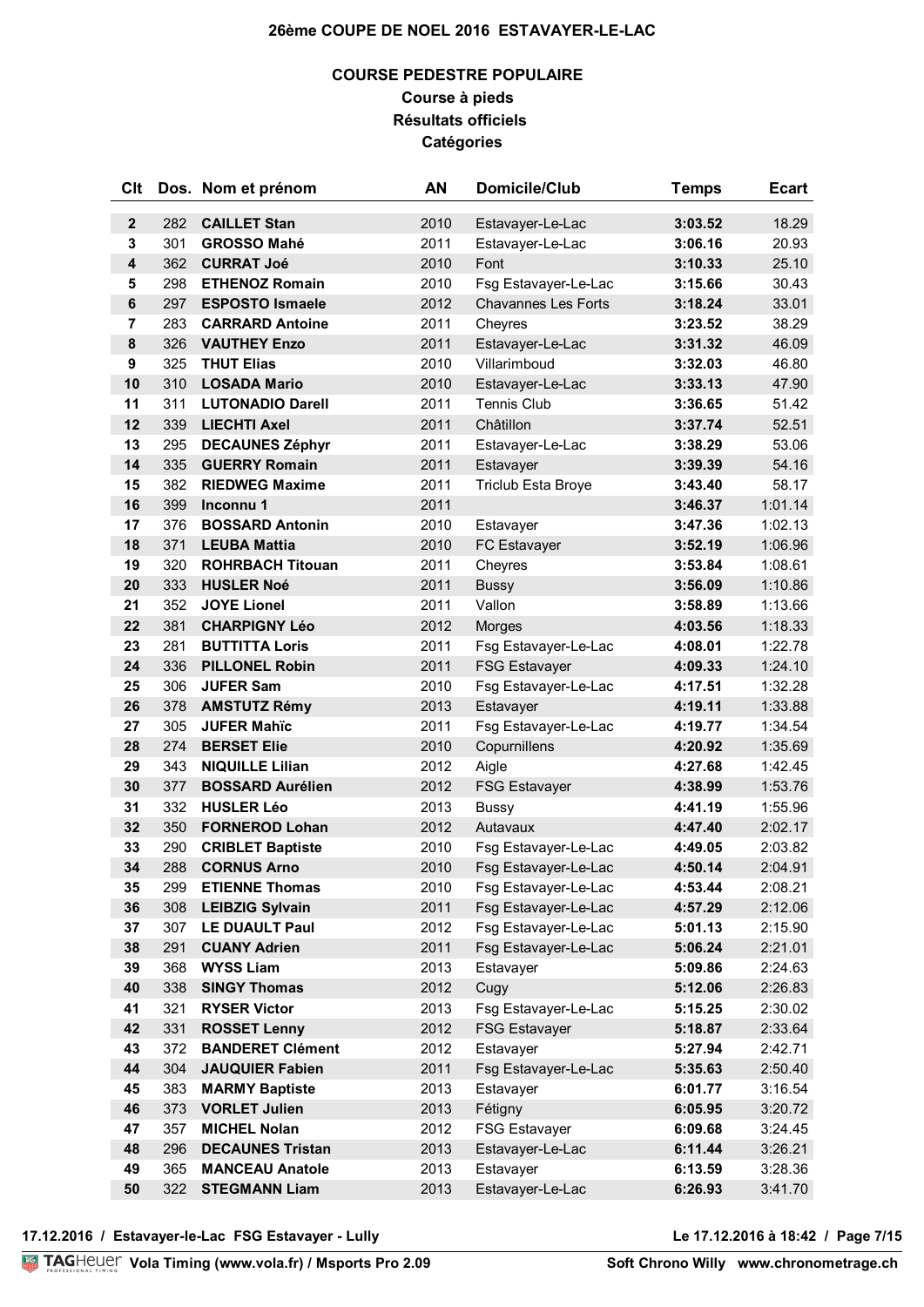### **COURSE PEDESTRE POPULAIRE Course à pieds Résultats officiels Catégories**

| CIt |     | Dos. Nom et prénom    | ΑN   | Domicile/Club        | Temps   | <b>Ecart</b> |
|-----|-----|-----------------------|------|----------------------|---------|--------------|
|     |     |                       |      |                      |         |              |
| 51  | 327 | <b>VERMOT Kyan</b>    | 2012 | Estavayer-Le-Lac     | 6:40.61 | 3:55.38      |
| 52  | 319 | <b>REY Mathis</b>     | 2013 | Fsg Estavayer-Le-Lac | 6:44.68 | 3:59.45      |
| 53  | 318 | <b>REY Timéo</b>      | 2013 | Fsg Estavayer-Le-Lac | 6:51.76 | 4:06.53      |
| 54  | 369 | <b>PILLONEL Colin</b> | 2014 | Estavayer            | 7:01.43 | 4:16.20      |
| 55  | 348 | <b>DUPERVIL Kyron</b> | 2013 | Estavayer            | 9:02.99 | 6:17.76      |

### **FCB Cadettes B / Mädchen B 2000 - 2002 3 Km**

|              | 410 | <b>GIUDICE Laura</b>   | 2002 | Gerbersport            | 10:01.55 |         |
|--------------|-----|------------------------|------|------------------------|----------|---------|
| $\mathbf{2}$ | 431 | <b>IMBODEN Nina</b>    | 2002 | <b>TV Spiez</b>        | 12:10.59 | 2:09.04 |
| 3            | 428 | <b>TROXLER Lea</b>     | 2001 | <b>TV Spiez</b>        | 12:35.47 | 2:33.92 |
| 4            |     | 434 SAVOYEN Aurélie    | 2002 | La Côte Runners        | 12:38.49 | 2:36.94 |
| 5            | 442 | <b>BETTICHER Sarah</b> | 2002 | <b>TSV Rechthalten</b> | 12:40.63 | 2:39.08 |
| 6            |     | 425 ZÜGER Chloé        | 2001 | Fsg Estavayer-Le-Lac   | 14:24.34 | 4:22.79 |

### **FCA Cadettes A / Mädchen A 1999 - 2000 3 Km**

|                | 437  | <b>BAYS Maëlle</b>       | 1999 | <b>CSML</b>           | 10:58.35 |         |
|----------------|------|--------------------------|------|-----------------------|----------|---------|
| $\overline{2}$ | 422. | WÜTHRICH Carla           | 2000 | Gerbersport           | 11:22.91 | 24.56   |
| 3              | 438  | <b>MEISTER Joëlle</b>    | 2000 | <b>CSLM Le Mouret</b> | 12:08.83 | 1:10.48 |
| 4              | 451  | <b>COSENDAI Marielle</b> | 1999 | Tri Club Esta Broye   | 13:17.05 | 2:18.70 |
| 5              |      | 415 RAEMY Chloé          | 2000 | Carc Romont           | 13:42.43 | 2:44.08 |
| 6              | 413  | <b>KAPELLER Charline</b> | 1999 | Ca Gibloux Farvagny   | 15:07.96 | 4:09.61 |

### **MCB Cadets B / Knaben B 2001 - 2002 3 Km**

| 1              | 401 | <b>ARNI Nils</b>          | 2001 | Gerbersport                  | 9:56.72  |         |
|----------------|-----|---------------------------|------|------------------------------|----------|---------|
| $\mathbf{2}$   | 432 | <b>GÜNTHER Cyril</b>      | 2002 | TV Spiez                     | 9:58.31  | 1.59    |
| 3              | 446 | <b>FOLLY Tizian</b>       | 2002 | <b>TSV Düdingen</b>          | 10:01.06 | 4.34    |
| 4              | 430 | <b>MICHELE Frezza</b>     | 2001 | <b>TV Spiez</b>              | 10:16.60 | 19.88   |
| 5              | 409 | <b>EGGER Valentin</b>     | 2001 | Ca Fribourg                  | 10:24.18 | 27.46   |
| 6              | 404 | <b>COSTA Marco</b>        | 2001 | Prevessin                    | 10:37.20 | 40.48   |
| $\overline{7}$ | 447 | <b>MULOT Amaël</b>        | 2002 | La Côte Runners              | 10:38.69 | 41.97   |
| 8              | 421 | <b>TORTI Anthony</b>      | 2002 | Biel/bienne-Athletics        | 10:44.67 | 47.95   |
| 9              | 440 | <b>MORARD Quentin</b>     | 2001 | <b>CS Marsens</b>            | 10:45.33 | 48.61   |
| 10             | 420 | <b>SEID Felix</b>         | 2002 | Fsg Estavayer-Le-Lac         | 10:47.03 | 50.31   |
| 11             | 444 | <b>BOLINGER Noé</b>       | 2002 | <b>TSV Düdingen</b>          | 10:48.41 | 51.69   |
| 12             | 412 | <b>IRRAUSCH Alexandre</b> | 2002 | <b>B3 Bulle Triathlon</b>    | 10:50.99 | 54.27   |
| 13             | 411 | <b>GUYAZ Romain</b>       | 2002 | La Côte Runners              | 11:00.05 | 1:03.33 |
| 14             | 449 | <b>DUCREST Mattéo</b>     | 2001 | CAF                          | 11:03.46 | 1:06.74 |
| 15             | 405 | <b>CURRAT Nicolas</b>     | 2001 | <b>Currat Team Triathlon</b> | 11:08.68 | 1:11.96 |
| 16             | 416 | <b>RENFER Nicolas</b>     | 2002 | Fsg Estavayer-Le-Lac         | 11:20.38 | 1:23.66 |
| 17             | 433 | <b>HUNZIKER Mario</b>     | 2002 | <b>TV Spiez</b>              | 11:25.32 | 1:28.60 |
| 18             | 450 | <b>GIL Ethan</b>          | 2001 | Tri Club Esta Broye          | 11:53.78 | 1:57.06 |
| 19             | 423 | <b>ZELLER Ivo</b>         | 2001 | Gerbersport                  | 11:54.49 | 1:57.77 |
|                |     |                           |      |                              |          |         |

**17.12.2016 / Estavayer-le-Lac FSG Estavayer - Lully Le 17.12.2016 à 18:42 / Page 8/15**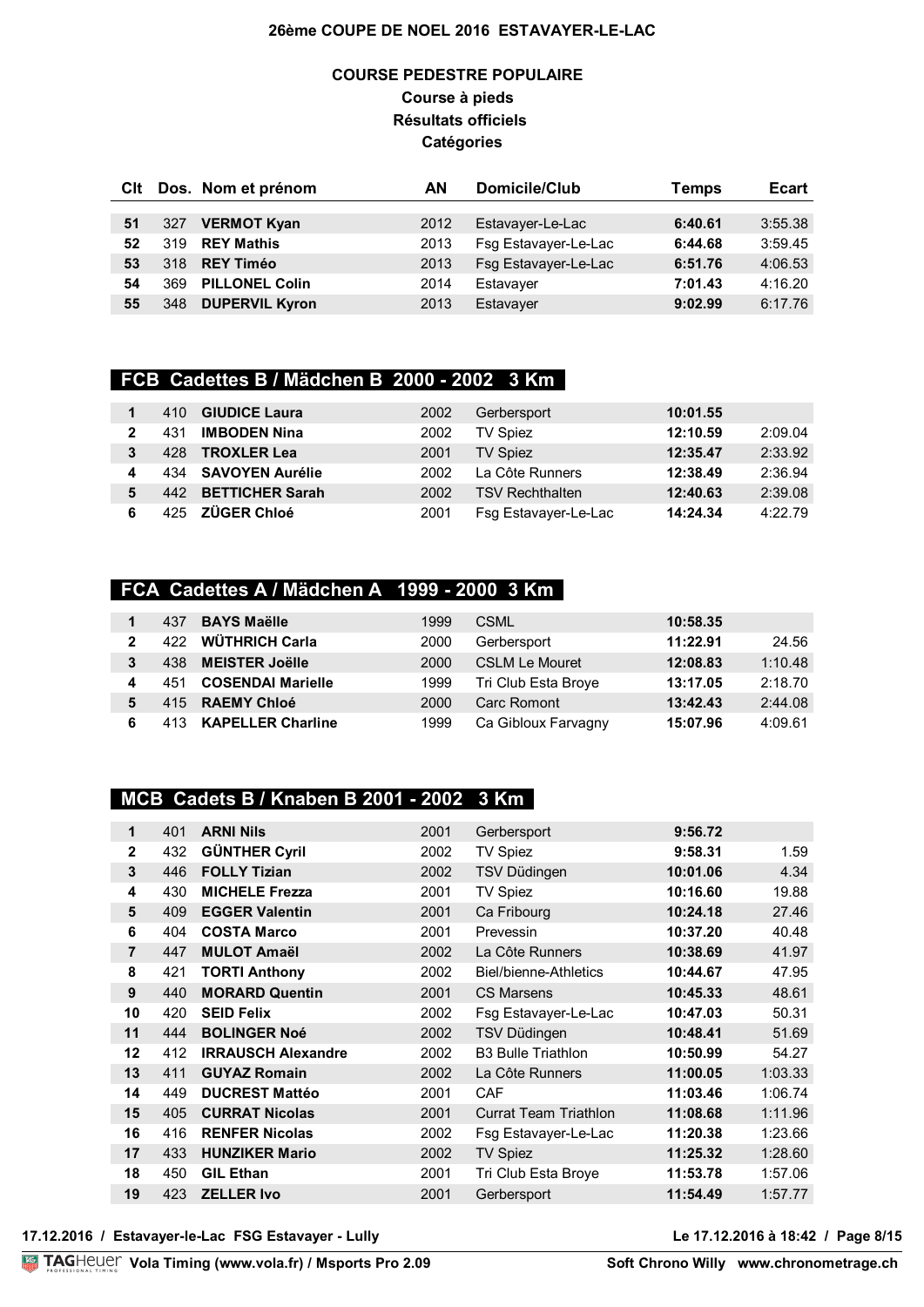### **COURSE PEDESTRE POPULAIRE Course à pieds Résultats officiels Catégories**

| CIt |     | Dos. Nom et prénom        | AN   | Domicile/Club        | Temps    | <b>Ecart</b> |
|-----|-----|---------------------------|------|----------------------|----------|--------------|
|     |     |                           |      |                      |          |              |
| 20  | 414 | <b>KAPELLER Guillaume</b> | 2001 | Ca Gibloux Farvagny  | 11:55.86 | 1:59.14      |
| 21  | 418 | <b>RUSSENBERGER Luca</b>  | 2002 | Ca Gibloux Farvagny  | 11:56.96 | 2:00.24      |
| 22  | 427 | <b>BERCHIER Samuel</b>    | 2001 | Tri Kids Esta Broye  | 12:03.77 | 2:07.05      |
| 23  | 458 | <b>DUC Léo</b>            | 2002 | <b>FSG Estavayer</b> | 12:09.87 | 2:13.15      |
| 24  | 455 | <b>PILLONEL Benjamin</b>  | 2001 | <b>FSG Estavayer</b> | 12:14.05 | 2:17.33      |
| 25  | 407 | <b>DUCREST Yann</b>       | 2002 | Ca Fribourg          | 12:15.75 | 2:19.03      |
| 26  | 443 | YANEZ-VOGEL Esteban       | 2001 | Cochabamba / Bolivie | 12:34.21 | 2:37.49      |
| 27  | 406 | <b>DEVAUD Gaetan</b>      | 2002 | Fsg Estavayer-Le-Lac | 12:56.62 | 2:59.90      |
| 28  | 402 | <b>BART Rémi</b>          | 2002 | Ca Gibloux Farvagny  | 13:19.47 | 3:22.75      |
| 29  | 426 | <b>BERCHIER Jérémy</b>    | 2001 | Tri Kids Esta Broye  | 13:25.29 | 3:28.57      |

### **MCA Cadets A / Knaben A 1999 - 2000 3 Km**

| 1  | 429 | <b>GÜNTHER Jonas</b>       | 2000 | TV Spiez                   | 9:36.94  |         |
|----|-----|----------------------------|------|----------------------------|----------|---------|
| 2  | 417 | <b>ROTZETTER Marc</b>      | 2000 | <b>Tsv Rechthalten</b>     | 9:45.68  | 8.74    |
| 3  | 448 | <b>PERRET Jean-Jacques</b> | 1999 | <b>B3 Triathlon Pringy</b> | 9:50.40  | 13.46   |
| 4  | 445 | <b>KRATTINGER Sven</b>     | 2000 | TSV Düdingen               | 10:13.47 | 36.53   |
| 5  | 408 | <b>DUCREST Adrien</b>      | 1999 | Ca Fribourg                | 10:22.21 | 45.27   |
| 6  | 454 | <b>PILLONEL Adrien</b>     | 1999 | Seiry                      | 10:57.53 | 1:20.59 |
|    | 435 | <b>KAEHR Nathanaël</b>     | 1999 | Team Elsa                  | 11:30.98 | 1:54.04 |
| 8  | 459 | <b>STENSON Danny</b>       | 1999 | Rolle                      | 11:41.42 | 2:04.48 |
| 9  | 419 | <b>SAN AGUSTIN Esteban</b> | 2000 | Estavayer-Le-Lac           | 12:08.06 | 2:31.12 |
| 10 | 452 | <b>ANDREY Steve</b>        | 2000 | Plasselb                   | 12:36.35 | 2:59.41 |

### **FP Populaires Dames / Volkslauf Frauen 1996 et - 3 Km**

|   | 457  | <b>ZELLER Corinne</b>      | 1968 | Mizuno      | 11:36.42 |         |
|---|------|----------------------------|------|-------------|----------|---------|
| 2 | 441  | <b>ISELI Jeannine</b>      | 1970 | Gerbersport | 12:21.68 | 45.26   |
| 3 | 439  | <b>BALLY PAYOT Céline</b>  | 1978 | <b>Nyon</b> | 12:39.32 | 1:02.90 |
| 4 | 436. | <b>DUBEY KAEHR Claudia</b> | 1974 | Fétigny     | 15:12.96 | 3:36.54 |
| 5 | 403  | <b>CARVALHO Silvia</b>     | 1978 | Pensier     | 15:25.92 | 3:49.50 |
| 6 | 453  | <b>THALMANN Laurence</b>   | 1972 | Estavayer   | 18:24.67 | 6:48.25 |

# **MP Populaires Hommes/ Volkslauf Männer 1996 et - 5 Km**

| 1              | 602. | <b>CHAUDOYE Fabien</b>       | 1983 | <b>B3 Bulle Triathlon</b> | 16:51.12 |         |
|----------------|------|------------------------------|------|---------------------------|----------|---------|
| $\mathbf{2}$   | 583  | <b>GENDRE Stéphane</b>       | 1971 | La Côte Runners           | 17:16.56 | 25.44   |
| 3              | 603  | <b>THIERRIN Xavier</b>       | 1979 | Grolley                   | 17:24.68 | 33.56   |
| 4              | 598  | <b>REIS Victor</b>           | 1964 | Payerne                   | 18:20.77 | 1:29.65 |
| 5              | 576  | <b>PAYOT Thomas</b>          | 1977 | <b>Nyon</b>               | 18:26.48 | 1:35.36 |
| 6              | 565  | <b>GAILLARD David</b>        | 1972 | Estavayer                 | 18:39.34 | 1:48.22 |
| $\overline{7}$ | 623  | <b>GOGNIAT Dominique</b>     | 1952 | Les Genevez JU            | 18:52.63 | 2:01.51 |
| 8              | 710. | <b>PURY Marc</b>             | 1970 | Tri Club Esta Broye       | 18:58.45 | 2:07.33 |
| 9              | 571  | <b>MAEDER Joël</b>           | 1977 | <b>Villars-Tiercelin</b>  | 19:08.67 | 2:17.55 |
| 10             | 533  | <b>BALTENSPERGER Vincent</b> | 1981 | Avenches                  | 19:16.53 | 2:25.41 |

#### **17.12.2016 / Estavayer-le-Lac FSG Estavayer - Lully Le 17.12.2016 à 18:42 / Page 9/15**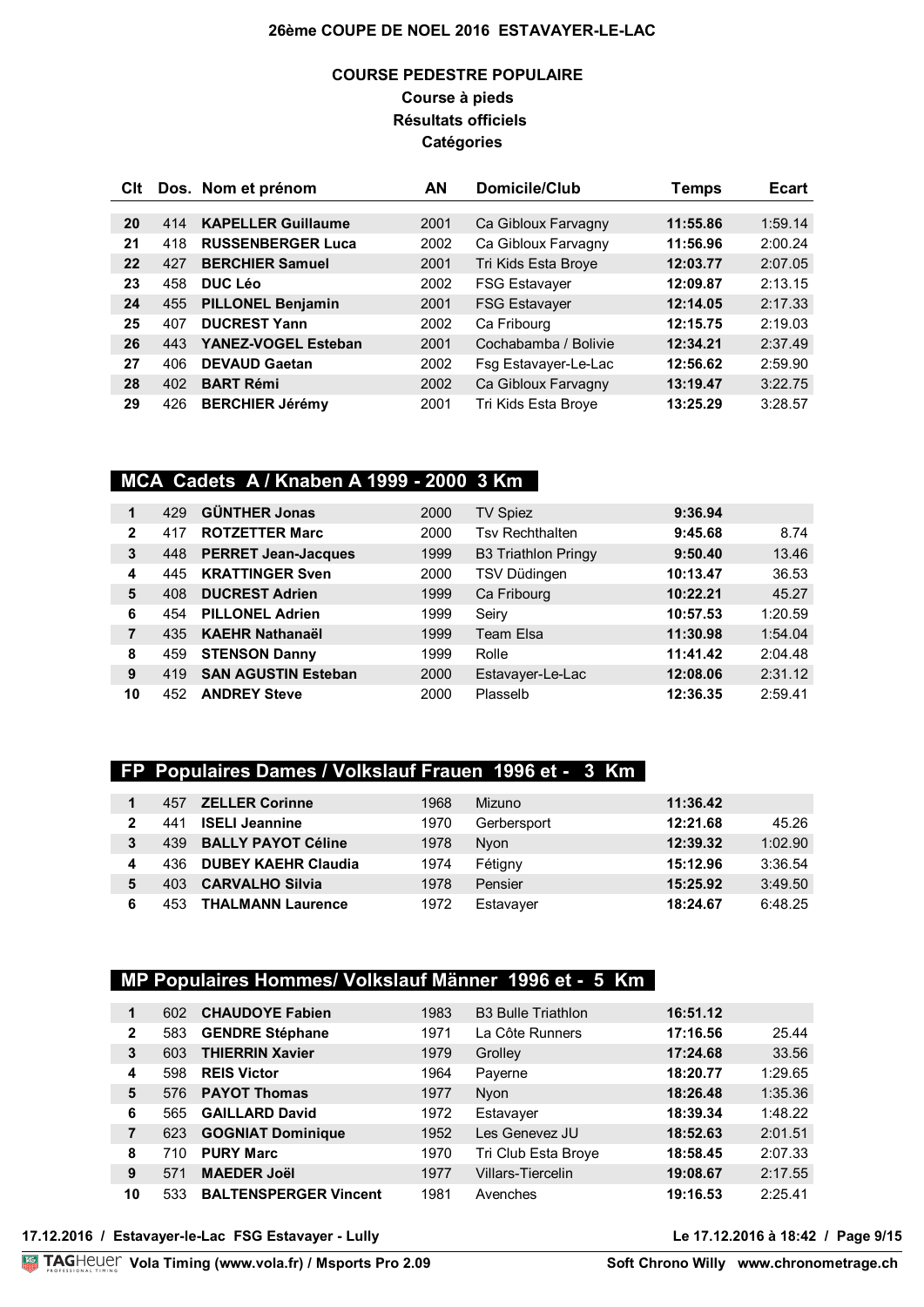### **COURSE PEDESTRE POPULAIRE Course à pieds Résultats officiels Catégories**

| Clt      |            | Dos. Nom et prénom                              | AN           | <b>Domicile/Club</b>                    | <b>Temps</b>         | <b>Ecart</b>       |
|----------|------------|-------------------------------------------------|--------------|-----------------------------------------|----------------------|--------------------|
| 11       | 544        | <b>DOUGOUD Thierry-Emmanuel</b>                 | 1975         | Pensier                                 | 19:22.07             | 2:30.95            |
| 12       | 579        | <b>DIND Samuel</b>                              | 1970         | <b>Bière</b>                            | 19:23.17             | 2:32.05            |
| 13       | 588        | <b>WOLF Valentin</b>                            | 1992         | La Foulée Bussigny                      | 19:27.57             | 2:36.45            |
| 14       | 584        | <b>DECOTTERD José</b>                           | 1969         | Vers-Chez-Perrin                        | 19:28.83             | 2:37.71            |
| 15       | 590        | <b>ZOSSO Heinz</b>                              | 1965         | <b>LG Niederbipp</b>                    | 19:38.28             | 2:47.16            |
| 16       | 541        | <b>DA MOTA Sérgio</b>                           | 1975         | Fétigny                                 | 19:42.67             | 2:51.55            |
| 17       | 567        | <b>PURRO Cédric</b>                             | 1980         | <b>FSG Estavayer</b>                    | 19:43.83             | 2:52.71            |
| 18       | 637        | <b>CHASSOT Pierre-André</b>                     | 1969         | <b>Bussy</b>                            | 20:08.77             | 3:17.65            |
| 19       | 545        | <b>DUBEY Stéphane</b>                           | 1967         | Cottens                                 | 20:09.64             | 3:18.52            |
| 20       | 633        | <b>MARMY Christophe</b>                         | 1973         | Murist                                  | 20:10.85             | 3:19.73            |
| 21       | 638        | <b>THIERRIN Laurent</b>                         | 1977         | <b>Bussy</b>                            | 20:11.51             | 3:20.39            |
| 22       | 636        | <b>DUBEY Eric</b>                               | 1969         | Sévaz                                   | 20:13.22             | 3:22.10            |
| 23       | 592        | <b>CURRAT Cédric</b>                            | 1973         | <b>Cloros Team</b>                      | 20:14.15             | 3:23.03            |
| 24       | 647        | <b>BRODARD Jean-François</b>                    | 1972         | <b>Team InterGibloux</b>                | 20:27.28             | 3:36.16            |
| 25       | 585        | <b>TUGLER Dominique</b>                         | 1963         | VC Payerne-Procycles                    | 20:35.30             | 3:44.18            |
| 26       | 573        | <b>BEUTLER Toni</b>                             | 1982         | FSG EStavayer                           | 20:43.92             | 3:52.80            |
| 27       | 568        | <b>NIQUILLE Laurent</b>                         | 1979         | Aigle                                   | 20:52.88             | 4:01.76            |
| 28       | 582        | <b>CONVERS Emmanuel</b>                         | 1967         | Tri Club Esta Broye                     | 21:05.18             | 4:14.06            |
| 29       | 566        | <b>FRAUENKNECHT Patrick</b>                     | 1988         | Estavayer-Le-Lac                        | 21:18.25             | 4:27.13            |
| 30       | 611        | <b>THALMANN Serge</b>                           | 1973         | Estavayer                               | 21:22.21             | 4:31.09            |
| 31       | 580        | <b>ZUCCOLI Jean-Michel</b>                      | 1974         | Triclub Esta Broye                      | 21:23.75             | 4:32.63            |
| 32       | 578        | <b>HAYOZ Patrick</b>                            | 1971         | Pont-La-Ville                           | 21:42.04             | 4:50.92            |
| 33       | 672        | <b>CAILLET Olivier</b>                          | 1973         | Estavayer-Le-Lac                        | 21:50.61             | 4:59.49            |
| 34       | 597        | <b>BARRAUD Sylvain</b>                          | 1982         | Estavayer                               | 22:01.60             | 5:10.48            |
| 35       | 652        | <b>GUISOLAN François</b>                        | 1970         | <b>ACP Matran</b>                       | 22:07.20             | 5:16.08            |
| 36       | 599        | <b>CARRARD Laurent</b>                          | 1975         | Pinouxteam                              | 22:10.11             | 5:18.99            |
| 37       | 644        | <b>WYSSEN Eric</b>                              | 1965         | <b>Cycles Pache</b>                     | 22:12.09             | 5:20.97            |
| 38       | 589        | <b>MEIER Yves</b>                               | 1970         | Nyon                                    | 22:32.41             | 5:41.29            |
| 39       | 557        | <b>TINGUELY Xavier</b>                          | 1981         | Estavayer-Le-Lac                        | 22:37.63             | 5:46.51            |
| 40       | 534        | <b>BERGER Alexandre</b>                         | 1968         | As Team                                 | 22:43.18             | 5:52.06            |
| 41       | 570        | <b>JOYE Cyrille</b>                             | 1979         | Vallon                                  | 22:49.72             | 5:58.60            |
| 42       | 612        | <b>BURTON Pierre</b>                            | 1970         | <b>Triclub Esta Broye</b>               | 23:03.34             | 6:12.22            |
| 43       | 616        | <b>MONNEY Jonathan</b>                          | 1993         | St-Aubin                                | 23:06.91             | 6:15.79            |
| 44       | 653        | <b>FUHRER Ismaël</b>                            | 1987         | Frasses                                 | 23:40.58             | 6:49.46            |
| 45       | 620        | <b>COLLOMB Yannick</b>                          | 1984         | Estavayer                               | 23:41.30             | 6:50.18            |
| 46       | 553        | <b>PILLONEL Jean-Paul</b>                       | 1959         | Seiry                                   | 23:46.79             | 6:55.67            |
| 47       | 621        | <b>NOBLE Julien</b>                             | 1984         | Lucens                                  | 23:49.21             | 6:58.09            |
| 48       | 643        | <b>CLEMENT Jean-François</b>                    | 1956         | CA Rosé                                 | 24:11.95             | 7:20.83            |
| 49       | 593        | <b>DUC Vincent</b>                              | 1990         | Cugy<br>St-Aubin                        | 24:22.39             | 7:31.27            |
| 50       | 615        | <b>PERRIARD Vincent</b><br><b>GARCIA Miguel</b> | 1990         |                                         | 24:24.36             | 7:33.24            |
| 51<br>52 | 562<br>604 | <b>FISCHER Basile</b>                           | 1976<br>1986 | Estavayer-le-Lac<br><b>FC Corcelles</b> | 24:30.46<br>25:05.23 | 7:39.34<br>8:14.11 |
| 53       | 605        | <b>CHAMBETTAZ Christian</b>                     | 1966         | Rossens                                 | 25:10.45             | 8:19.33            |
| 54       | 536        | <b>BLANCHARD Julien</b>                         | 1976         | Ca Belfaux                              | 26:20.43             | 9:29.31            |
| 55       | 609        | <b>MENTHA Claude</b>                            | 1949         | Yverdon                                 | 26:59.60             | 10:08.48           |
| 56       | 650        | <b>DUTOIT Didier</b>                            | 1963         | Chavannes                               | 28:22.16             | 11:31.04           |
| 57       | 631        | <b>MARZON Jean</b>                              | 1966         | Foyer du Lac                            | 32:31.55             | 15:40.43           |
| 58       | 581        | <b>VORLET Laurent</b>                           | 1975         | Fétigny                                 | 33:03.69             | 16:12.57           |
|          |            |                                                 |              |                                         |                      |                    |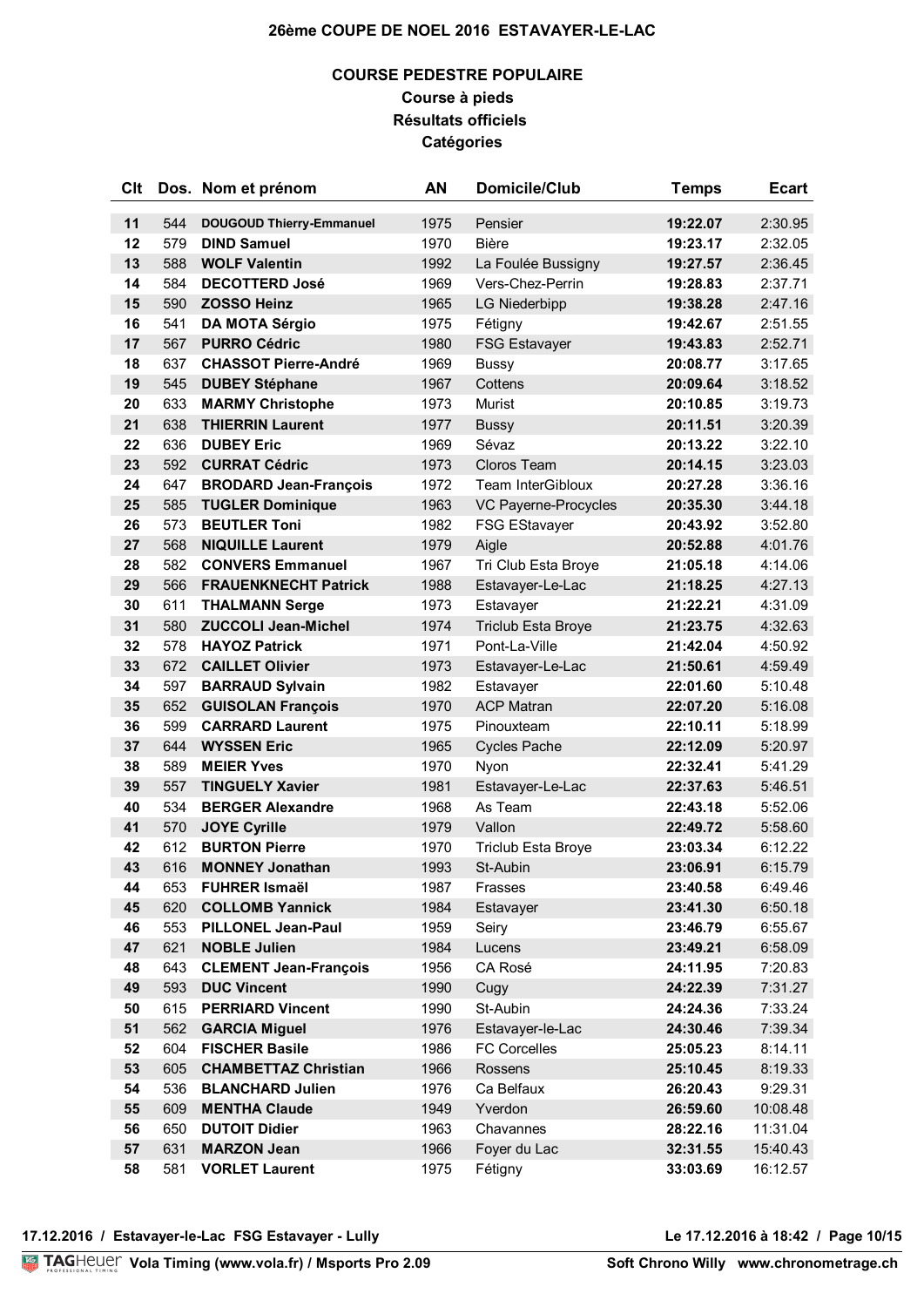### **COURSE PEDESTRE POPULAIRE Course à pieds Résultats officiels Catégories**

| CIt Dos. Nom et prénom                            | AN   | Domicile/Club | Ecart<br>Temps |
|---------------------------------------------------|------|---------------|----------------|
|                                                   |      |               |                |
| M19 Messieurs Juniors / Junioren 1997 - 1998 5 Km |      |               |                |
| 619 AYREY Jack                                    | 1998 | TSV Düdingen  | 18:28.24       |

### **F19 Dames Juniors / Juniorinnen 1997 - 1998 5 Km**

|  | 574 GREMAUD Jeanne       | 1998 | CSLM Le Mouret | 22:06.43 |         |
|--|--------------------------|------|----------------|----------|---------|
|  | 618 <b>CORIA Mélissa</b> | 1997 | Estavaver      | 24:15.02 | 2:08.59 |
|  | 617 MONNEY Margaux       | 1997 | St-Aubin       | 25:21.27 | 3:14.84 |

### **F20 Dames I / Damen I 1977 - 1996 5 Km**

| 1              | 550 | <b>JENNY Inge</b>              | 1978 | Tsv Düdingen Mahu             | 17:55.34 |          |
|----------------|-----|--------------------------------|------|-------------------------------|----------|----------|
| $\mathbf 2$    | 608 | <b>GUTKNECHT Anaïs</b>         | 1991 | CABroyard                     | 18:15.55 | 20.21    |
| $\mathbf{3}$   | 551 | <b>MARMY Delphine</b>          | 1993 | Cag Farvagny                  | 18:29.89 | 34.55    |
| 4              | 634 | <b>MONNARD Céline</b>          | 1990 | <b>US Yverdon</b>             | 18:43.24 | 47.90    |
| 5              | 601 | <b>COLLIARD Laura</b>          | 1988 | <b>B3 Bulle Triathlon</b>     | 18:50.65 | 55.31    |
| 6              | 645 | <b>MORGADO Madalena</b>        | 1978 | Athletique Portugais Fribourg | 19:05.54 | 1:10.20  |
| $\overline{7}$ | 646 | <b>COMBREMONT Séverine</b>     | 1986 | Cloros Team                   | 19:13.12 | 1:17.78  |
| 8              | 587 | <b>ANSERMET Nicole</b>         | 1989 | CABroyard                     | 19:39.98 | 1:44.64  |
| 9              | 641 | <b>BUCHS Rachel</b>            | 1989 | <b>TSV Rechthalten</b>        | 19:46.79 | 1:51.45  |
| 10             | 607 | <b>MONGE Loane</b>             | 1995 | CAB                           | 20:17.23 | 2:21.89  |
| 11             | 535 | <b>BERGER Stephanie</b>        | 1982 | As Team                       | 21:13.91 | 3:18.57  |
| 12             | 624 | <b>FASEL Laure</b>             | 1988 | CA Broyard                    | 21:57.20 | 4:01.86  |
| 13             | 635 | <b>MICHEL Aline</b>            | 1980 | Tri Club Esta Broye           | 23:02.51 | 5:07.17  |
| 14             | 538 | <b>BRUELHART Flavie</b>        | 1987 | Carc Romont                   | 23:22.89 | 5:27.55  |
| 15             | 540 | <b>CALDERON Tess</b>           | 1991 | Genève                        | 23:46.24 | 5:50.90  |
| 16             | 561 | <b>BORGOGNON Christel</b>      | 1993 | Forel                         | 24:27.88 | 6:32.54  |
| 17             | 651 | <b>ROSSIER Aline</b>           | 1978 | Hop Hop Hop                   | 24:48.20 | 6:52.86  |
| 18             | 560 | <b>WOHLHAUSER Elodie</b>       | 1986 | Arconciel                     | 25:06.93 | 7:11.59  |
| 19             | 531 | <b>AUDEMARS Joanne</b>         | 1995 | Nicole Lamy                   | 25:14.35 | 7:19.01  |
| 20             | 532 | <b>AYER Maude</b>              | 1983 | Givisiez                      | 26:26.48 | 8:31.14  |
| 21             | 614 | <b>FRAGNIERE Delphine</b>      | 1990 | Cousset                       | 27:53.82 | 9:58.48  |
| 22             | 537 | <b>BOUVERAT BAJRAMI Sophie</b> | 1981 | <b>Yverdon-Les-Bains</b>      | 29:29.40 | 11:34.06 |
| 23             | 577 | <b>MANCEAU Béatrice</b>        | 1978 | Estavayer-le-Lac              | 31:02.23 | 13:06.89 |
| 24             | 548 | <b>FREY Mélissa</b>            | 1988 | Chamblon                      | 31:04.48 | 13:09.14 |

# **F40 Dames II / Damen II 1967 - 1976 5 Km**

| 610 | <b>BOSI Atena</b>    | 1976 | CABroyard  | 19:10.48 |         |
|-----|----------------------|------|------------|----------|---------|
|     | 586 ZELLER Corinne   | 1968 | Mizuno     | 20:06.29 | 55.81   |
|     | 554 PILLONEL Sylvie  | 1972 | At Cugy    | 21:02.43 | 1:51.95 |
|     | 648 JAN Sophie       | 1973 | CA Broyard | 21:21.39 | 2:10.91 |
| 546 | <b>DUBEY Danièle</b> | 1975 | Cottens    | 22:08.13 | 2:57.65 |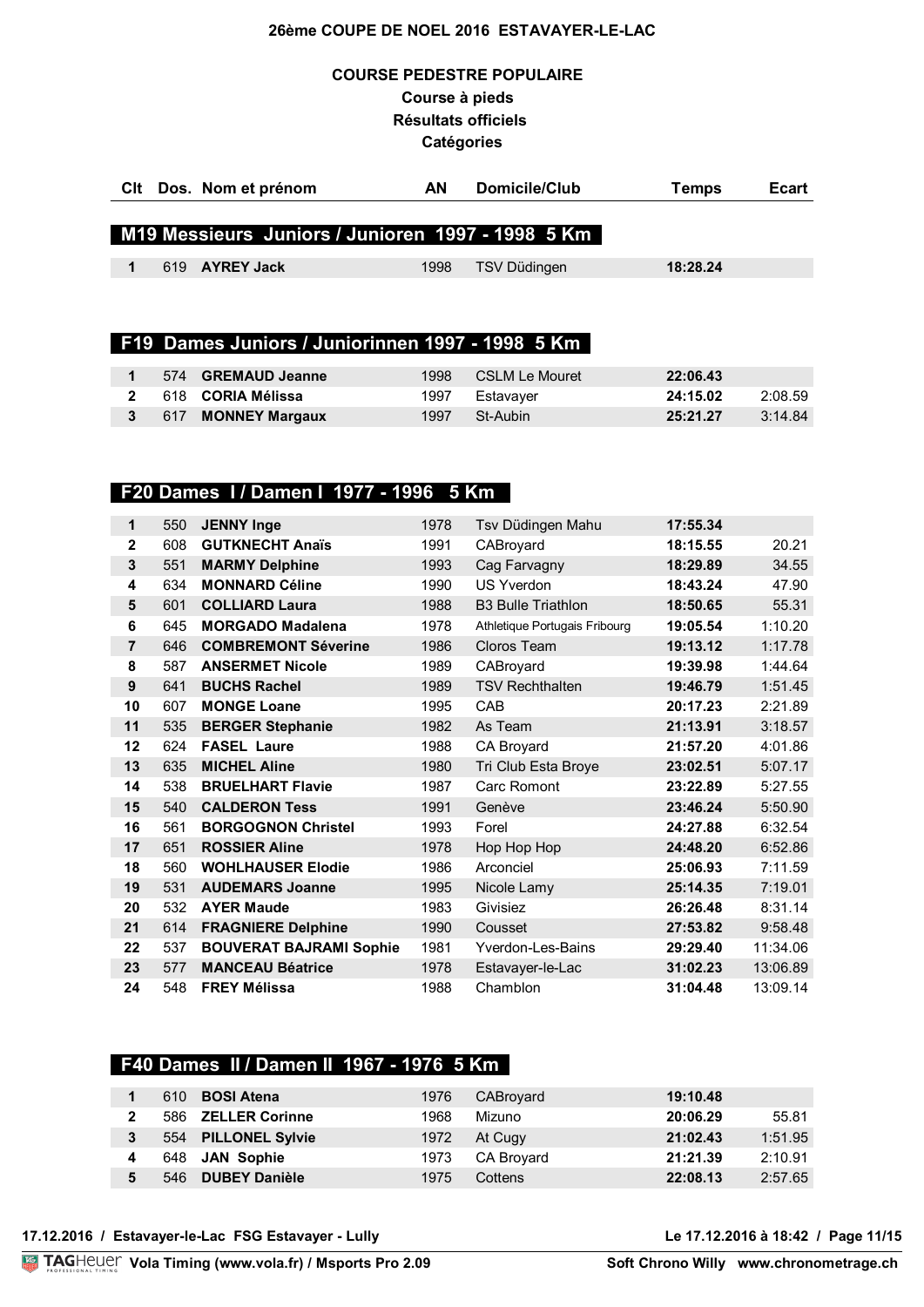### **COURSE PEDESTRE POPULAIRE Course à pieds Résultats officiels Catégories**

| Clt               |     | Dos. Nom et prénom                | AN   | Domicile/Club          | <b>Temps</b> | <b>Ecart</b> |
|-------------------|-----|-----------------------------------|------|------------------------|--------------|--------------|
|                   |     |                                   |      |                        |              |              |
| 6                 | 600 | <b>SCHÖNI Sandra</b>              | 1969 | <b>Burgdorf</b>        | 23:12.62     | 4:02.14      |
| 7                 | 640 | <b>FRAGNIERE Ursula</b>           | 1968 | <b>CS Marsens</b>      | 23:22.02     | 4:11.54      |
| 8                 | 563 | <b>CROTTAZ Olinka</b>             | 1971 | Estavayer              | 23:44.04     | 4:33.56      |
| 9                 | 613 | <b>BOSSY Cathy</b>                | 1971 | Procycles VC Payerne   | 23:45.69     | 4:35.21      |
| 10                | 542 | <b>DAVET Valérie</b>              | 1972 | At Cugy                | 23:48.22     | 4:37.74      |
| 11                | 596 | <b>SCHERWEY Françoise</b>         | 1967 | Estavayer-le-Lac       | 24:16.34     | 5:05.86      |
| $12 \overline{ }$ | 564 | <b>JAQUIERY GAILLARD Isabelle</b> | 1971 | Estavayer              | 24:23.26     | 5:12.78      |
| 13                | 559 | <b>VORLET SAVARY Stéphanie</b>    | 1973 | Vers-Chez-Perrin       | 24:33.37     | 5:22.89      |
| 14                | 595 | <b>MARADAN Delphine</b>           | 1972 | Fribourg               | 24:44.58     | 5:34.10      |
| 15                | 639 | <b>JORAND Chantal</b>             | 1971 | Semi-marathon Fribourg | 25:28.52     | 6:18.04      |
| 16                | 556 | <b>ROHRBACH Nathalie</b>          | 1974 | Aucun                  | 26:15.98     | 7:05.50      |
| 17                | 569 | <b>ROUVENAZ Evelyne</b>           | 1972 | Estavayer-Le-Lac       | 27:38.82     | 8:28.34      |
| 18                | 594 | <b>STENSON Jennifer</b>           | 1968 | Rolle                  | 28:06.18     | 8:55.70      |
| 19                | 575 | <b>PAILLET Sophie</b>             | 1975 | <b>Feyzin France</b>   | 31:00.58     | 11:50.10     |

# **F50 Dames III / Damen III 1966 et plus âgées 5 Km**

| 1            | 558 | <b>TRABA Fatima</b>         | 1966 | Cap                          | 20:22.17 |         |
|--------------|-----|-----------------------------|------|------------------------------|----------|---------|
| $\mathbf{2}$ | 591 | <b>SALLIN Marianne</b>      | 1963 | Club sportif Portuguais Frib | 21:55.06 | 1:32.89 |
| 3            | 572 | <b>JAEGGI Christiane</b>    | 1963 | Autavaux                     | 22:04.00 | 1:41.83 |
| 4            | 543 | <b>DELACOUR Véronique</b>   | 1966 | At Cugy                      | 22:58.28 | 2:36.11 |
| 5            | 606 | <b>DONINELLI Rosa</b>       | 1950 | St-Blaise                    | 24:19.09 | 3:56.92 |
| 6            | 649 | <b>PRUDENT Eliane</b>       | 1963 | CAB                          | 24:21.62 | 3:59.45 |
|              | 632 | <b>REY Marguerite</b>       | 1963 | Scbroyard                    | 25:08.91 | 4:46.74 |
| 8            | 627 | <b>SILVA Maria</b>          | 1957 | Portugais                    | 25:26.98 | 5:04.81 |
| 9            | 622 | <b>GOGNIAT Marie-Claire</b> | 1954 | Les Genevez JU               | 26:21.70 | 5:59.53 |
|              |     |                             |      |                              |          |         |

## **M20 Messieurs / Männer 1977 - 1996 8 Km**

| $\mathbf 1$    | 698 | <b>PILLER Jari</b>         | 1990 | Tsv Düdingen                 | 24:19.29 |         |
|----------------|-----|----------------------------|------|------------------------------|----------|---------|
| $\mathbf{2}$   | 757 | <b>FRIDELANCE Valentin</b> | 1991 | Tryverdon                    | 25:32.59 | 1:13.30 |
| 3              | 690 | <b>JENNY Adrian</b>        | 1979 | <b>Team Mahu</b>             | 26:11.47 | 1:52.18 |
| 4              | 719 | <b>SCHOUWEY Jérémy</b>     | 1991 | <b>CS Hauteville</b>         | 26:14.51 | 1:55.22 |
| 5              | 675 | <b>CARVALHO Sergio</b>     | 1977 | <b>Trilogie Running Team</b> | 26:23.43 | 2:04.14 |
| 6              | 707 | <b>JUILLERAT Romain</b>    | 1996 | <b>CSML</b>                  | 26:39.92 | 2:20.63 |
| $\overline{7}$ | 752 | <b>EPINEY Jérôme</b>       | 1993 | TSV Düdingen                 | 26:51.76 | 2:32.47 |
| 8              | 718 | <b>CLEMENT Mathieu</b>     | 1995 | <b>CS Hauteville</b>         | 26:59.28 | 2:39.99 |
| 9              | 740 | <b>BERSET Pascal</b>       | 1985 | <b>CAG Farvagny</b>          | 27:17.15 | 2:57.86 |
| 10             | 674 | <b>CALDERON Solal</b>      | 1993 | Genève                       | 27:18.88 | 2:59.59 |
| 11             | 730 | <b>MARTIN Cyril</b>        | 1995 | CA Broyard                   | 27:44.44 | 3:25.15 |
| 12             | 684 | <b>GLANNAZ Olivier</b>     | 1977 | Cag Farvagny                 | 28:29.41 | 4:10.12 |
| 13             | 748 | <b>MAURON Vincent</b>      | 1984 | Carc Romont                  | 28:48.85 | 4:29.56 |
| 14             | 732 | <b>GUILLAUME Gilles</b>    | 1977 | Gateau du Vully              | 29:27.61 | 5:08.32 |
| 15             | 721 | <b>BRAS Filipe</b>         | 1985 | Genève                       | 29:57.11 | 5:37.82 |
| 16             | 704 | <b>LIMAT Yan</b>           | 1981 | <b>Broc</b>                  | 31:12.23 | 6:52.94 |
| 17             | 687 | <b>GUINNARD Cyril</b>      | 1982 | <b>Triclub Esta-Broye</b>    | 32:02.29 | 7:43.00 |

**17.12.2016 / Estavayer-le-Lac FSG Estavayer - Lully Le 17.12.2016 à 18:42 / Page 12/15**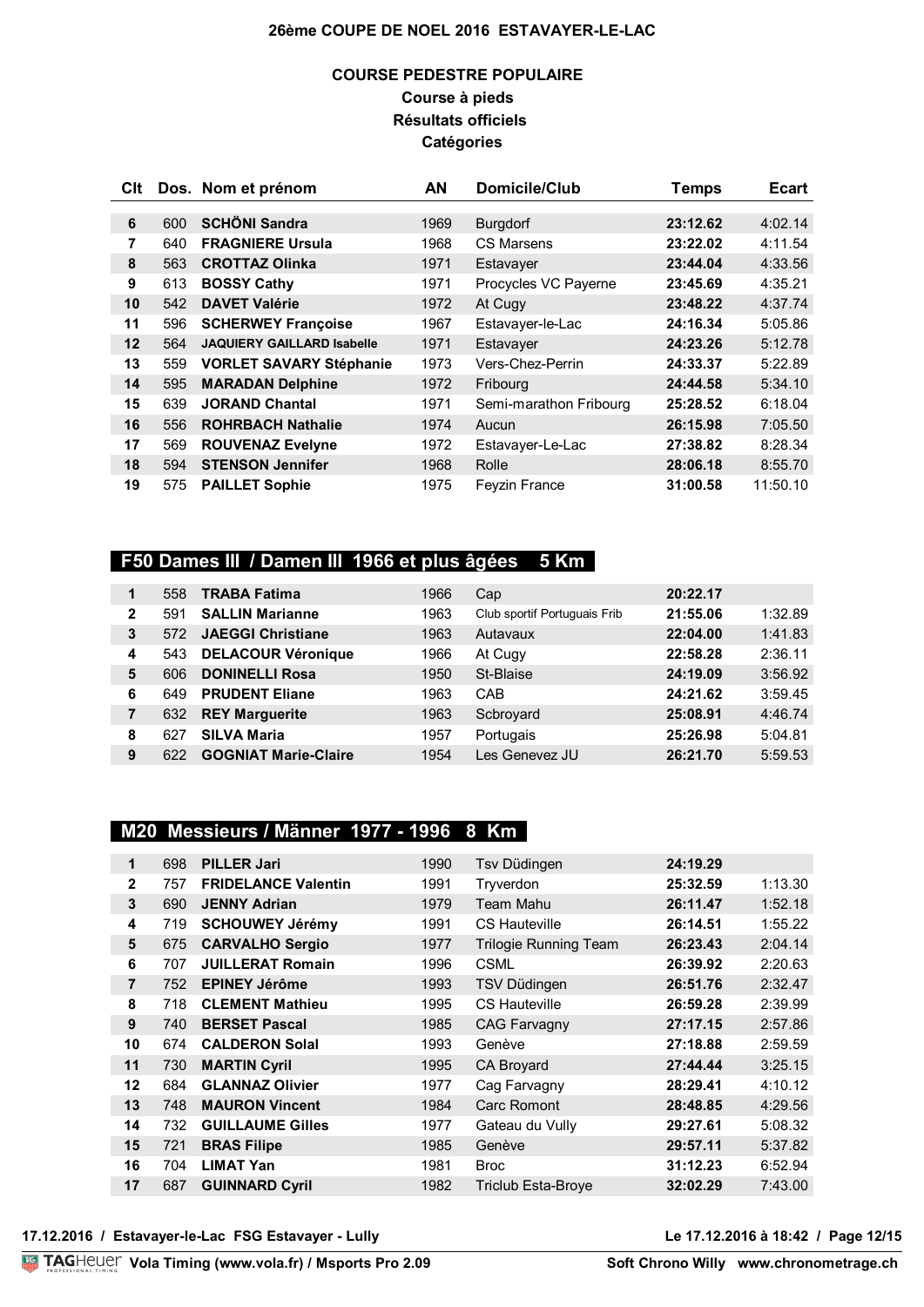### **COURSE PEDESTRE POPULAIRE Course à pieds Résultats officiels Catégories**

| Clt |      | Dos. Nom et prénom        | AΝ   | Domicile/Club             | Temps    | <b>Ecart</b> |
|-----|------|---------------------------|------|---------------------------|----------|--------------|
|     |      |                           |      |                           |          |              |
| 18  | 723  | <b>CONTESSE Emmanuel</b>  | 1978 | Tramelan                  | 33:27.54 | 9:08.25      |
| 19  | 686  | <b>GRANDGIRARD Jérome</b> | 1989 | Footing Vallée De Joux    | 35:08.13 | 10:48.84     |
| 20  | 722  | <b>MOREIRA Sérgio</b>     | 1977 | One Two Tri               | 35:21.71 | 11:02.42     |
| 21  | 706  | <b>FORNEROD Fabrice</b>   | 1980 | <b>Triclub Esta Broye</b> | 35:45.14 | 11:25.85     |
| 22  | 749. | <b>HALDEMANN Marcel</b>   | 1992 | Font                      | 37:15.75 | 12:56.46     |
| 23  | 682  | <b>FELIX Théo</b>         | 1989 | Genève                    | 38:00.80 | 13:41.51     |

# **M40 Vétérans I / Veteran I 1967 - 1976 8 Km**

| 1              | 685 | <b>GONÇALVES Paulo</b>    | 1975 | Castelo De Paiva             | 26:03.25 |          |
|----------------|-----|---------------------------|------|------------------------------|----------|----------|
| $\mathbf{2}$   | 717 | <b>JENZER Urs</b>         | 1970 |                              | 26:25.96 | 22.71    |
| 3              | 744 | <b>BOUZON Daniel</b>      | 1972 | <b>Trilogie Running Team</b> | 27:30.55 | 1:27.30  |
| 4              | 734 | <b>GUILLET Laurent</b>    | 1967 | CA Marly                     | 29:09.76 | 3:06.51  |
| 5              | 716 | <b>JENZER Stefan</b>      | 1975 | Mentigsläufer                | 29:16.18 | 3:12.93  |
| 6              | 724 | <b>FIVAT Alexandre</b>    | 1974 | Rossinière                   | 29:28.75 | 3:25.50  |
| $\overline{7}$ | 735 | <b>TCHEAU Alain</b>       | 1969 | La Tour-de-Trême             | 29:58.21 | 3:54.96  |
| 8              | 699 | <b>POCHON Frédéric</b>    | 1973 | Avry-Devant-Pont             | 30:18.80 | 4:15.55  |
| 9              | 689 | <b>JAUNIN Marc-Henri</b>  | 1968 | Cep Cortaillod               | 30:22.97 | 4:19.72  |
| 10             | 703 | <b>ZELLER Michael</b>     | 1973 | Gerbersport                  | 30:52.92 | 4:49.67  |
| 11             | 709 | <b>BROILLET Christian</b> | 1975 | <b>Rossens</b>               | 31:19.11 | 5:15.86  |
| 12             | 753 | <b>WEBER Antoine</b>      | 1975 | TTP/ Elemewz / BV Sport      | 31:20.01 | 5:16.76  |
| 13             | 705 | <b>MARMY Philippe</b>     | 1975 | <b>Bussy</b>                 | 31:37.56 | 5:34.31  |
| 14             | 726 | <b>PETITE Xavier</b>      | 1970 | <b>ACP Matran</b>            | 32:45.16 | 6:41.91  |
| 15             | 688 | <b>IRRAUSCH Frank</b>     | 1969 | <b>B3 Bulle Triathlon</b>    | 33:26.57 | 7:23.32  |
| 16             | 692 | <b>JOYE Damien</b>        | 1971 | Givisiez                     | 33:39.28 | 7:36.03  |
| 17             | 708 | <b>PAILLET Christophe</b> | 1973 | Feyzin France                | 34:58.43 | 8:55.18  |
| 18             | 714 | <b>JOYE Ronald</b>        | 1974 | <b>Middes</b>                | 35:17.66 | 9:14.41  |
| 19             | 727 | <b>CUENNET Yvon</b>       | 1971 | Semi-marathon Fribourg       | 35:51.59 | 9:48.34  |
| 20             | 742 | <b>CUENNET Daniel</b>     | 1969 | Energym                      | 36:15.67 | 10:12.42 |
| 21             | 758 | <b>PERRITAZ Joël</b>      | 1968 | <b>CARC Romont</b>           | 36:40.17 | 10:36.92 |
| 22             | 743 | <b>SCIBOZ Lucien</b>      | 1970 | <b>Ecuvillens</b>            | 41:07.78 | 15:04.53 |

## **M50 Vétérans II / Veteran II 1957 - 1966 8 Km**

| $\mathbf 1$  | 731 | <b>GIANELLA Fabio</b>        | 1965 | Gateau du Vully     | 28:20.77 |         |
|--------------|-----|------------------------------|------|---------------------|----------|---------|
| $\mathbf{2}$ | 746 | <b>PACHE Jean-Claude</b>     | 1965 | Carc Romont         | 28:46.38 | 25.61   |
| 3            | 728 | <b>PORQUES Benjamin</b>      | 1966 | <b>CA Portugues</b> | 30:03.51 | 1:42.74 |
| 4            | 701 | <b>SEGHRPOUCHNI Hafid</b>    | 1958 | Yverdon             | 30:24.33 | 2:03.56 |
| 5            | 755 | <b>MOREIRA Sergio</b>        | 1965 | Yverdon             | 30:28.37 | 2:07.60 |
| 6            | 725 | <b>MONNARD Philippe</b>      | 1960 | US Yverdon          | 30:32.91 | 2:12.14 |
| 7            | 741 | <b>HAYOZ Erwin</b>           | 1963 | Villarepos          | 32:09.30 | 3:48.53 |
| 8            | 754 | ROHO Joao                    | 1962 | Montcherrand        | 33:07.34 | 4:46.57 |
| 9            | 737 | <b>DESTRAZ Denis</b>         | 1959 | Puidoux             | 33:11.22 | 4:50.45 |
| 10           | 756 | <b>FREIBURGHAUS Philippe</b> | 1964 | <b>ACP Matran</b>   | 33:24.36 | 5:03.59 |
| 11           | 712 | <b>ZELLER Peter</b>          | 1965 | Weissenburg         | 34:13.54 | 5:52.77 |
| 12           | 738 | <b>BRAND Roland</b>          | 1959 | SM Run              | 34:27.66 | 6:06.89 |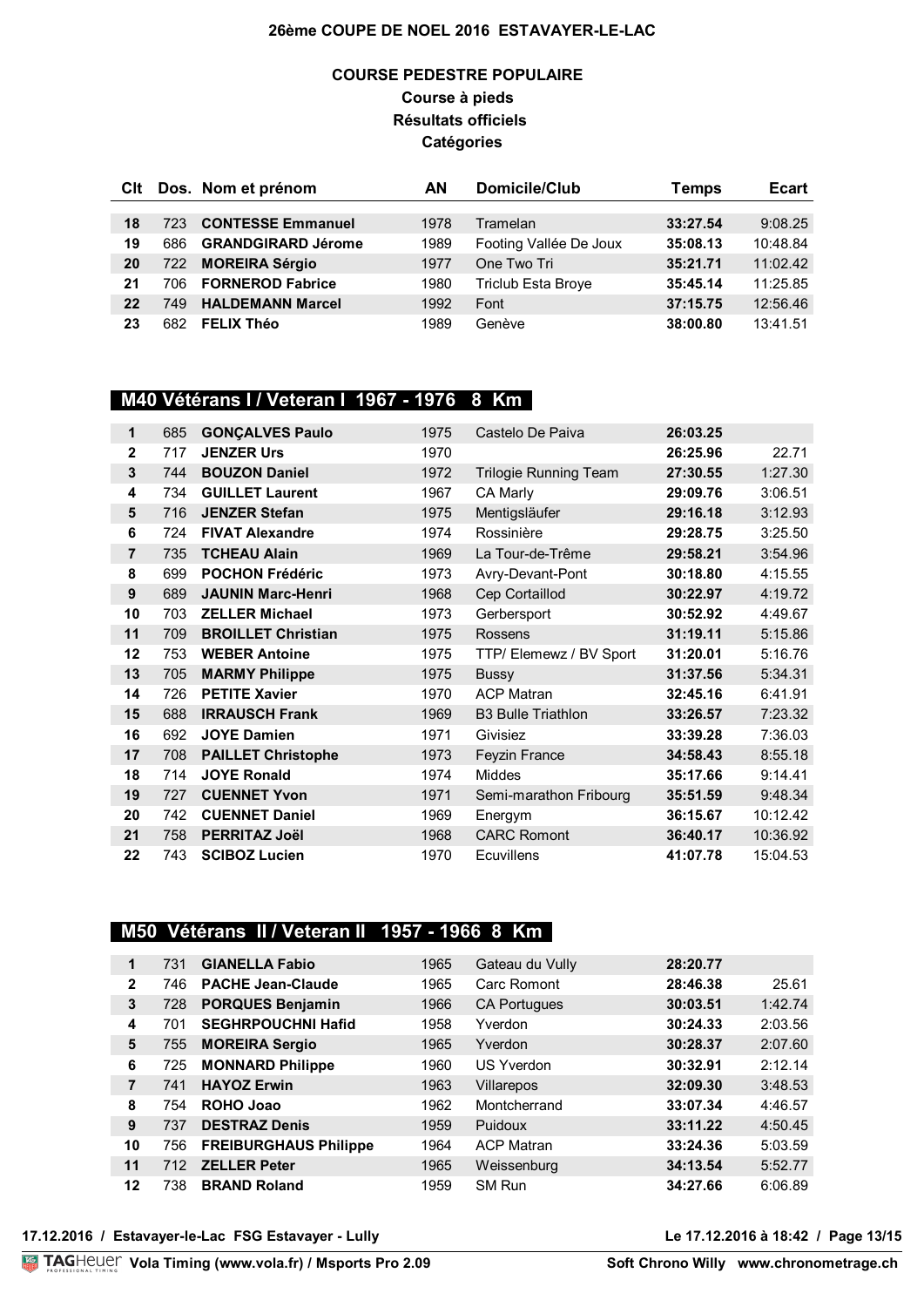### **COURSE PEDESTRE POPULAIRE Course à pieds Résultats officiels Catégories**

| CIt |     | Dos. Nom et prénom       | AN   | Domicile/Club         | Temps    | <b>Ecart</b> |
|-----|-----|--------------------------|------|-----------------------|----------|--------------|
|     |     |                          |      |                       |          |              |
| 13  | 691 | <b>JORDAN Michel</b>     | 1964 | Cs Marsens            | 34:32.30 | 6:11.53      |
| 14  | 745 | <b>FRANCEY Eric</b>      | 1965 | Crémo Sport           | 34:55.82 | 6:35.05      |
| 15  | 711 | <b>TUGLER Dominique</b>  | 1963 | VC Payerne-Procycles  | 34:57.54 | 6:36.77      |
| 16  | 683 | <b>GIRARD Alain</b>      | 1957 | Tpf                   | 35:05.46 | 6:44.69      |
| 17  | 720 | <b>STEINER Stefan</b>    | 1964 | <b>Basel</b>          | 36:04.42 | 7:43.65      |
| 18  | 751 | <b>BRINGOLD Andreas</b>  | 1964 | LG Niederbipp         | 36:24.05 | 8:03.28      |
| 19  | 733 | <b>GIRARDIN André</b>    | 1959 | La Trans Marin        | 37:36.36 | 9:15.59      |
| 20  | 715 | <b>STENSON Geoff</b>     | 1957 | Rolle                 | 38:41.26 | 10:20.49     |
| 21  | 736 | <b>FRAGNIERE Gilbert</b> | 1960 | Sporting Club Broyard | 40:10.16 | 11:49.39     |
| 22  | 681 | <b>EARNHART Stephan</b>  | 1960 | Leysin                | 43:37.26 | 15:16.49     |

## **M60 Vétérans III / Veteran III 1956 et plus âgés 8 Km**

| 1            | 702 | <b>TERREAUX Bernard</b>     | 1952 | Cag Farvagny         | 31:11.68 |         |
|--------------|-----|-----------------------------|------|----------------------|----------|---------|
| $\mathbf{2}$ | 739 | <b>PICCAND Gabriel</b>      | 1954 | <b>CAG Farvagny</b>  | 32:19.22 | 1:07.54 |
| 3            | 747 | <b>MAURON Gérard</b>        | 1956 | Carc Romont          | 33:28.78 | 2:17.10 |
| 4            | 696 | <b>PAUCHARD Bruno</b>       | 1949 | Tu Boesingen         | 35:55.13 | 4:43.45 |
| 5            | 729 | <b>CUENI Peter</b>          | 1953 | TV Bösingen          | 35:57.09 | 4:45.41 |
| 6            | 693 | <b>LIRGG Uli</b>            | 1956 | Cloros Team          | 37:17.84 | 6:06.16 |
|              | 673 | <b>CALDERON Manuel</b>      | 1953 | Genève               | 37:20.40 | 6:08.72 |
| 8            | 750 | <b>LEUENBERGER André</b>    | 1955 | <b>LG Niederbipp</b> | 38:17.87 | 7:06.19 |
| 9            | 694 | <b>MANGAN Bill</b>          | 1951 | Leysin               | 38:20.84 | 7:09.16 |
| 10           | 759 | <b>HERMANN Jean-Michel</b>  | 1956 | Givisiez             | 38:50.94 | 7:39.26 |
| 11           | 676 | <b>CHAVAILLAZ Bernardin</b> | 1943 | Cag Farvagny         | 38:54.19 | 7:42.51 |

### **REL Course relais 3 x 1000 m. Tous les âges**

| 1            | 527 | <b>SCHOUWEY Jérémy</b>    |      |                           | 8:19.98  |         |
|--------------|-----|---------------------------|------|---------------------------|----------|---------|
| $\mathbf{2}$ | 501 | <b>ALMEIDA Nuno</b>       | 1980 | Noreaz                    | 8:24.82  | 4.84    |
| 3            | 517 | <b>AUDRIAZ Stéphane</b>   | 1996 | CS Le Mouret              | 9:18.76  | 58.78   |
| 4            | 504 | <b>GIUDICE Laura</b>      | 2002 | Rüfenacht                 | 9:38.43  | 1:18.45 |
| 5            | 525 | Fabien                    |      | <b>B3 Bulle Triathlon</b> | 9:43.70  | 1:23.72 |
| 6            | 528 | <b>OLIVEIRA Laurène</b>   |      | Running Team Prilly       | 9:49.52  | 1:29.54 |
| 7            | 526 | <b>Alex</b>               |      | <b>B3 Bulle Triathlon</b> | 9:55.84  | 1:35.86 |
| 8            | 529 | <b>SNOUSSI Nasserdine</b> | 1993 | Team TDL                  | 9:58.97  | 1:38.99 |
| 9            | 519 | <b>Romain</b>             |      | La Côte Runners           | 10:00.67 | 1:40.69 |
| 10           | 520 | Lucas                     |      |                           | 10:03.58 | 1:43.60 |
| 11           | 523 | <b>BURTON Pierre</b>      |      | Tri Club Esta Broye       | 10:05.12 | 1:45.14 |
| 12           | 502 | <b>BACHER Steeve</b>      | 1969 | Penthaz                   | 10:07.70 | 1:47.72 |
| 13           | 524 | Hugo                      |      | <b>FSG Estavayer</b>      | 10:14.95 | 1:54.97 |
| 14           | 521 | <b>ALINE</b>              |      | FSG Estavayer             | 10:37.81 | 2:17.83 |
| 15           | 508 | <b>WÜTHRICH Carla</b>     | 2000 | <b>Kerzers</b>            | 10:40.11 | 2:20.13 |
| 16           | 518 | <b>NUOFFER Florian</b>    |      |                           | 10:58.74 | 2:38.76 |
| 17           | 503 | <b>BAZEYIDIO Michael</b>  | 2003 | Cugy fr                   | 11:05.82 | 2:45.84 |
| 18           | 514 | <b>THONNEY Denis</b>      |      | <b>Chexbres</b>           | 11:06.87 | 2:46.89 |
| 19           | 516 | <b>GREMAUD Jeanne</b>     | 1998 | <b>CS Le Mouret</b>       | 11:40.92 | 3:20.94 |
|              |     |                           |      |                           |          |         |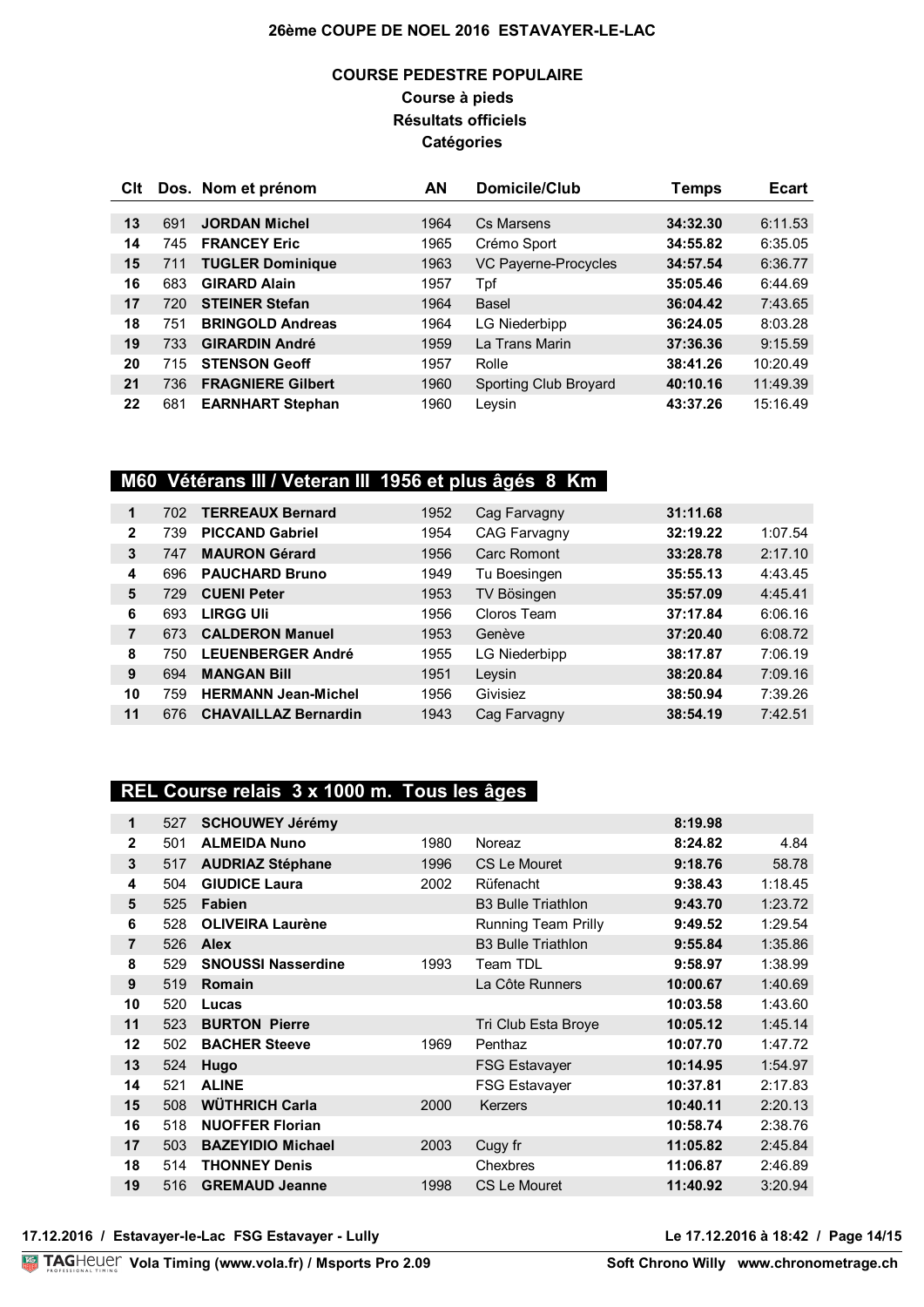### **COURSE PEDESTRE POPULAIRE Course à pieds Résultats officiels Catégories**

| CIt |     | Dos. Nom et prénom             | ΑN   | Domicile/Club        | Temps    | <b>Ecart</b> |
|-----|-----|--------------------------------|------|----------------------|----------|--------------|
|     |     |                                |      |                      |          |              |
| 20  | 505 | <b>MESSER Marine</b>           | 2003 | Manens               | 12:02.35 | 3:42.37      |
| 21  | 507 | <b>RUIZ Flora</b>              | 2005 | Estavayer-le-Lac     | 12:14.49 | 3:54.51      |
| 22  | 522 | <b>SEID Felix</b>              |      | <b>FSG Estavayer</b> | 12:39.75 | 4:19.77      |
| 23  | 515 | <b>BEUTLER-PAUCHARD Noémie</b> |      | Estavayer            | 13:30.90 | 5:10.92      |
| 24  | 509 | <b>Nino</b>                    |      | <b>FC Estavayer</b>  | 13:45.89 | 5:25.91      |
| 25  | 510 | Mahé                           |      | FC Estavayer         | 13:47.98 | 5:28.00      |
| 26  | 506 | <b>RUBIN Giulia</b>            | 2007 | Estavayer            | 14:01.05 | 5:41.07      |
| 27  | 513 | <b>GIACOMOTTI Adeline</b>      | 1993 | Estavayer            | 14:13.91 | 5:53.93      |

**17.12.2016 / Estavayer-le-Lac FSG Estavayer - Lully Le 17.12.2016 à 18:42 / Page 15/15**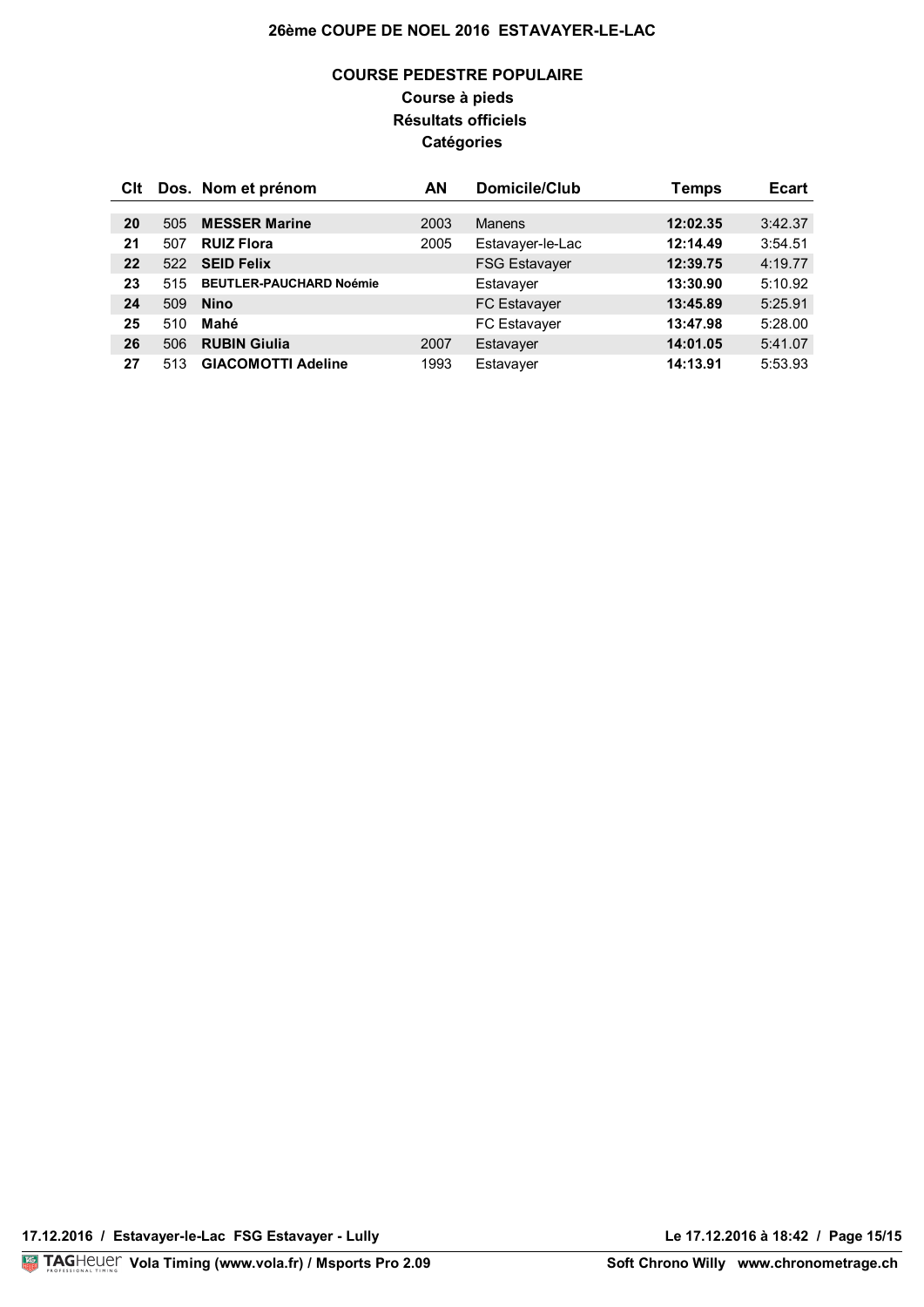# **COURSE PEDESTRE POPULAIRE**

**Course à pieds** 

**Résultats scratch 8 Km**

**Messieurs**

| Clt                 |            | Dos. Nom et prénom                       | <b>AN</b>    | <b>Domicile/Club</b>                     | Temps                | (Clt) CAT   |            | <b>Ecart</b>       |  |
|---------------------|------------|------------------------------------------|--------------|------------------------------------------|----------------------|-------------|------------|--------------------|--|
|                     |            |                                          |              |                                          |                      |             |            |                    |  |
| <b>Scratch 8 Km</b> |            |                                          |              |                                          |                      |             |            |                    |  |
| 1                   | 698        | <b>PILLER Jari</b>                       | 1990         | Tsv Düdingen                             | 24:19.29             | (1)         | M20        |                    |  |
| $\mathbf{2}$        | 757        | <b>FRIDELANCE Valentin</b>               | 1991         | Tryverdon                                | 25:32.59             | (2)         | M20        | 1:13.30            |  |
| 3                   | 685        | <b>GONÇALVES Paulo</b>                   | 1975         | Castelo De Paiva                         | 26:03.25             | (1)         | M40        | 1:43.96            |  |
| 4                   | 690        | <b>JENNY Adrian</b>                      | 1979         | <b>Team Mahu</b>                         | 26:11.47             | (3)         | M20        | 1:52.18            |  |
| 5                   | 719        | <b>SCHOUWEY Jérémy</b>                   | 1991         | <b>CS Hauteville</b>                     | 26:14.51             | (4)         | M20        | 1:55.22            |  |
| 6                   | 675        | <b>CARVALHO Sergio</b>                   | 1977         | <b>Trilogie Running Team</b>             | 26:23.43             | (5)         | M20        | 2:04.14            |  |
| $\overline{7}$      | 717        | <b>JENZER Urs</b>                        | 1970         |                                          | 26:25.96             | (2)         | M40        | 2:06.67            |  |
| 8                   | 707        | <b>JUILLERAT Romain</b>                  | 1996         | <b>CSML</b>                              | 26:39.92             | (6)         | M20        | 2:20.63            |  |
| 9                   | 752        | <b>EPINEY Jérôme</b>                     | 1993         | TSV Düdingen                             | 26:51.76             | (7)         | M20        | 2:32.47            |  |
| 10                  | 718        | <b>CLEMENT Mathieu</b>                   | 1995         | CS Hauteville                            | 26:59.28             | (8)         | M20        | 2:39.99            |  |
| 11                  | 740        | <b>BERSET Pascal</b>                     | 1985         | <b>CAG Farvagny</b>                      | 27:17.15             | (9)         | M20        | 2:57.86            |  |
| 12                  | 674        | <b>CALDERON Solal</b>                    | 1993         | Genève                                   | 27:18.88             | (10)        | M20        | 2:59.59            |  |
| 13                  | 744        | <b>BOUZON Daniel</b>                     | 1972         | <b>Trilogie Running Team</b>             | 27:30.55             | (3)         | M40        | 3:11.26            |  |
| 14                  | 730        | <b>MARTIN Cyril</b>                      | 1995         | CA Broyard                               | 27:44.44             | (11)        | M20        | 3:25.15            |  |
| 15                  | 731        | <b>GIANELLA Fabio</b>                    | 1965         | Gateau du Vully                          | 28:20.77             | (1)         | M50        | 4:01.48            |  |
| 16                  | 684        | <b>GLANNAZ Olivier</b>                   | 1977         | Cag Farvagny                             | 28:29.41             | (12)        | M20        | 4:10.12            |  |
| 17                  | 746        | <b>PACHE Jean-Claude</b>                 | 1965         | Carc Romont                              | 28:46.38             | (2)         | M50        | 4:27.09            |  |
| 18                  | 748        | <b>MAURON Vincent</b>                    | 1984         | Carc Romont                              | 28:48.85             | (13)        | M20        | 4:29.56            |  |
| 19                  | 734        | <b>GUILLET Laurent</b>                   | 1967         | <b>CA Marly</b>                          | 29:09.76             | (4)         | M40        | 4:50.47            |  |
| 20                  | 716        | <b>JENZER Stefan</b>                     | 1975         | Mentigsläufer                            | 29:16.18             | (5)         | M40        | 4:56.89            |  |
| 21                  | 732        | <b>GUILLAUME Gilles</b>                  | 1977         | Gateau du Vully                          | 29:27.61             | (14)        | M20        | 5:08.32            |  |
| 22                  | 724        | <b>FIVAT Alexandre</b>                   | 1974         | Rossinière                               | 29:28.75             | (6)         | M40        | 5:09.46            |  |
| 23                  | 721        | <b>BRAS Filipe</b>                       | 1985         | Genève                                   | 29:57.11             | (15)        | M20        | 5:37.82            |  |
| 24                  | 735        | <b>TCHEAU Alain</b>                      | 1969         | La Tour-de-Trême                         | 29:58.21             | (7)         | M40        | 5:38.92            |  |
| 25                  | 728        | <b>PORQUES Benjamin</b>                  | 1966         | <b>CA Portugues</b>                      | 30:03.51             | (3)         | M50        | 5:44.22            |  |
| 26                  | 699        | <b>POCHON Frédéric</b>                   | 1973         | Avry-Devant-Pont                         | 30:18.80             | (8)         | M40        | 5:59.51            |  |
| 27                  | 689        | <b>JAUNIN Marc-Henri</b>                 | 1968         | Cep Cortaillod                           | 30:22.97             | (9)         | M40        | 6:03.68            |  |
| 28                  | 701        | <b>SEGHRPOUCHNI Hafid</b>                | 1958         | Yverdon                                  | 30:24.33             | (4)         | M50        | 6:05.04            |  |
| 29                  | 755        | <b>MOREIRA Sergio</b>                    | 1965         | Yverdon                                  | 30:28.37             | (5)         | M50        | 6:09.08            |  |
| 30                  | 725        | <b>MONNARD Philippe</b>                  | 1960         | <b>US Yverdon</b>                        | 30:32.91             | (6)         | M50        | 6:13.62            |  |
| 31                  | 703        | <b>ZELLER Michael</b>                    | 1973         | Gerbersport                              | 30:52.92             | (10)        | M40        | 6:33.63            |  |
| 32                  | 702        | <b>TERREAUX Bernard</b>                  | 1952         | Cag Farvagny                             | 31:11.68             | (1)         | M60        | 6:52.39            |  |
| 33                  | 704        | <b>LIMAT Yan</b>                         | 1981         | <b>Broc</b>                              | 31:12.23             | (16)        | M20        | 6:52.94            |  |
| 34                  | 709        | <b>BROILLET Christian</b>                | 1975         | Rossens                                  | 31:19.11             | (11)        | M40        | 6:59.82            |  |
| 35                  | 753        | <b>WEBER Antoine</b>                     | 1975         | TTP/ Elemewz / BV Sport                  | 31:20.01             | (12)        | M40        | 7:00.72            |  |
| 36                  | 705        | <b>MARMY Philippe</b>                    | 1975         | <b>Bussy</b>                             | 31:37.56             | (13)        | M40        | 7:18.27            |  |
| 37                  | 687        | <b>GUINNARD Cyril</b>                    | 1982         | <b>Triclub Esta-Broye</b>                | 32:02.29             | (17)        | M20        | 7:43.00            |  |
| 38                  | 741        | <b>HAYOZ Erwin</b>                       | 1963         | Villarepos                               | 32:09.30             | (7)         | M50        | 7:50.01            |  |
| 39<br>40            | 739        | <b>PICCAND Gabriel</b>                   | 1954         | <b>CAG Farvagny</b><br><b>ACP Matran</b> | 32:19.22             | (2)         | M60        | 7:59.93            |  |
| 41                  | 726<br>754 | <b>PETITE Xavier</b><br><b>ROHO Joao</b> | 1970<br>1962 | Montcherrand                             | 32:45.16             | (14)        | M40<br>M50 | 8:25.87            |  |
| 42                  | 737        | <b>DESTRAZ Denis</b>                     | 1959         | Puidoux                                  | 33:07.34             | (8)         |            | 8:48.05            |  |
| 43                  | 756        | <b>FREIBURGHAUS Philippe</b>             | 1964         | <b>ACP Matran</b>                        | 33:11.22<br>33:24.36 | (9)<br>(10) | M50<br>M50 | 8:51.93<br>9:05.07 |  |
| 44                  | 688        | <b>IRRAUSCH Frank</b>                    | 1969         | <b>B3 Bulle Triathlon</b>                | 33:26.57             | (15)        | M40        | 9:07.28            |  |
| 45                  | 723        | <b>CONTESSE Emmanuel</b>                 | 1978         | Tramelan                                 | 33:27.54             | (18)        | M20        | 9:08.25            |  |
|                     |            |                                          |              |                                          |                      |             |            |                    |  |

**17.12.2016 / Estavayer-le-Lac FSG Estavayer - Lully Le 17.12.2016 à 18:28 / Page 1/2**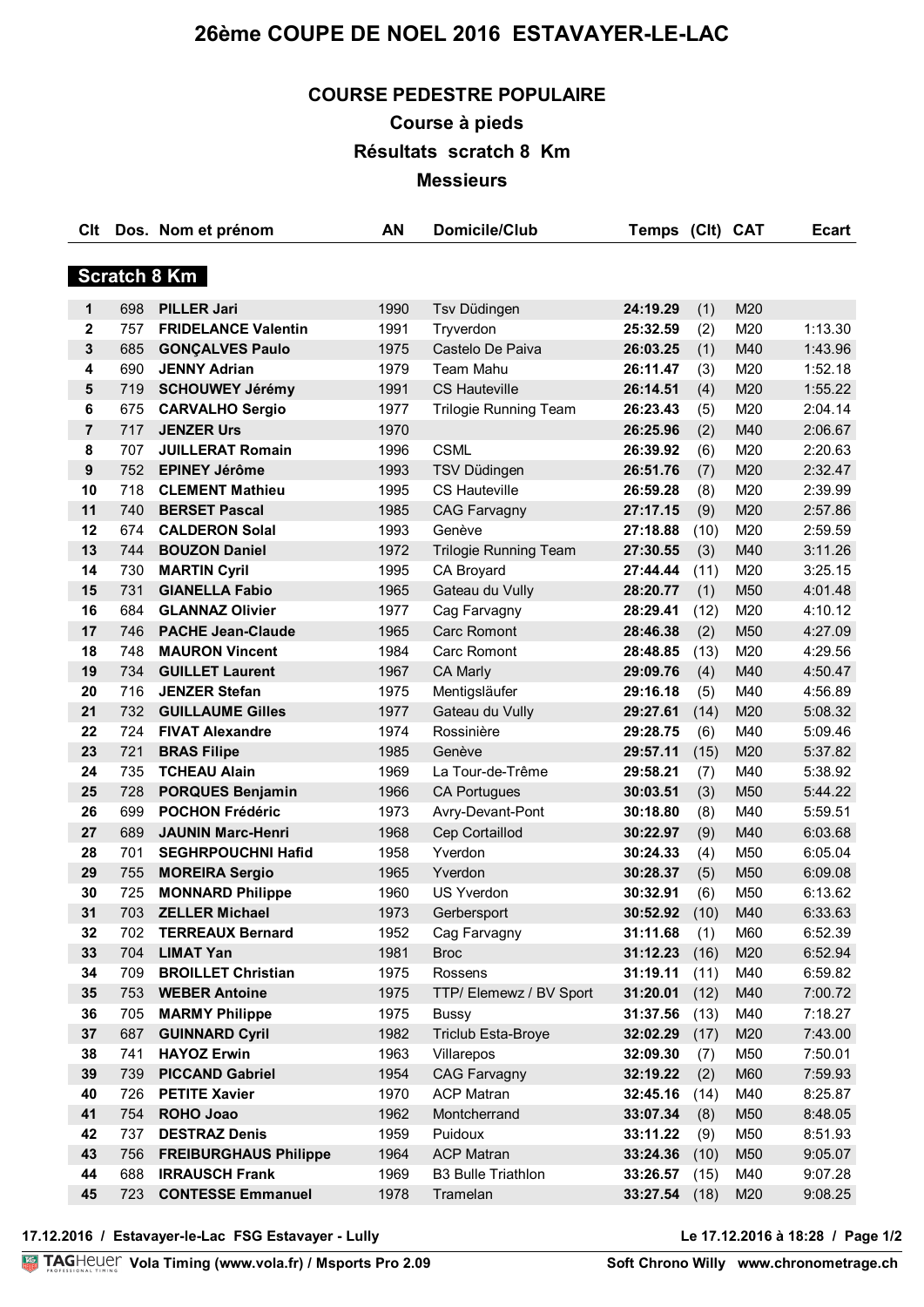### **COURSE PEDESTRE POPULAIRE Course à pieds Résultats scratch 8 Km Messieurs**

| Clt |     | Dos. Nom et prénom          | AN   | Domicile/Club<br><b>Temps</b> |                      | (Clt) CAT    |                 | <b>Ecart</b> |
|-----|-----|-----------------------------|------|-------------------------------|----------------------|--------------|-----------------|--------------|
| 46  | 747 | <b>MAURON Gérard</b>        | 1956 | <b>Carc Romont</b>            | 33:28.78             |              | M60             | 9:09.49      |
| 47  | 692 | <b>JOYE Damien</b>          | 1971 | Givisiez                      |                      | (3)          | M40             | 9:19.99      |
| 48  | 712 | <b>ZELLER Peter</b>         | 1965 |                               | 33:39.28<br>34:13.54 | (16)<br>(11) | M50             | 9:54.25      |
| 49  | 738 | <b>BRAND Roland</b>         | 1959 | Weissenburg<br>SM Run         | 34:27.66             | (12)         | M50             | 10:08.37     |
| 50  | 691 | <b>JORDAN Michel</b>        | 1964 | Cs Marsens                    |                      | (13)         | M50             | 10:13.01     |
| 51  | 745 | <b>FRANCEY Eric</b>         | 1965 | Crémo Sport                   | 34:32.30<br>34:55.82 | (14)         | M50             | 10:36.53     |
| 52  | 711 | <b>TUGLER Dominique</b>     | 1963 | VC Payerne-Procycles          | 34:57.54             | (15)         | M50             | 10:38.25     |
| 53  | 708 | <b>PAILLET Christophe</b>   | 1973 | Feyzin France                 | 34:58.43             | (17)         | M40             | 10:39.14     |
| 54  | 683 | <b>GIRARD Alain</b>         | 1957 | Tpf                           | 35:05.46             | (16)         | M50             | 10:46.17     |
| 55  | 686 | <b>GRANDGIRARD Jérome</b>   | 1989 | Footing Vallée De Joux        | 35:08.13             | (19)         | M20             | 10:48.84     |
| 56  | 714 | <b>JOYE Ronald</b>          | 1974 | <b>Middes</b>                 | 35:17.66             | (18)         | M40             | 10:58.37     |
| 57  | 722 | <b>MOREIRA Sérgio</b>       | 1977 | One Two Tri                   | 35:21.71             | (20)         | M20             | 11:02.42     |
| 58  | 706 | <b>FORNEROD Fabrice</b>     | 1980 | <b>Triclub Esta Broye</b>     | 35:45.14             | (21)         | M20             | 11:25.85     |
| 59  | 727 | <b>CUENNET Yvon</b>         | 1971 | Semi-marathon Fribourg        | 35:51.59             | (19)         | M40             | 11:32.30     |
| 60  | 696 | <b>PAUCHARD Bruno</b>       | 1949 | Tu Boesingen                  | 35:55.13             | (4)          | M60             | 11:35.84     |
| 61  | 729 | <b>CUENI Peter</b>          | 1953 | TV Bösingen                   | 35:57.09             | (5)          | M60             | 11:37.80     |
| 62  | 720 | <b>STEINER Stefan</b>       | 1964 | <b>Basel</b>                  | 36:04.42             | (17)         | M50             | 11:45.13     |
| 63  | 742 | <b>CUENNET Daniel</b>       | 1969 | Energym                       | 36:15.67             | (20)         | M40             | 11:56.38     |
| 64  | 751 | <b>BRINGOLD Andreas</b>     | 1964 | <b>LG Niederbipp</b>          | 36:24.05             | (18)         | M50             | 12:04.76     |
| 65  | 758 | <b>PERRITAZ Joël</b>        | 1968 | <b>CARC Romont</b>            | 36:40.17             | (21)         | M40             | 12:20.88     |
| 66  | 749 | <b>HALDEMANN Marcel</b>     | 1992 | Font                          | 37:15.75             | (22)         | M20             | 12:56.46     |
| 67  | 693 | <b>LIRGG Uli</b>            | 1956 | Cloros Team                   | 37:17.84             | (6)          | M60             | 12:58.55     |
| 68  | 673 | <b>CALDERON Manuel</b>      | 1953 | Genève                        | 37:20.40             | (7)          | M60             | 13:01.11     |
| 69  | 733 | <b>GIRARDIN André</b>       | 1959 | La Trans Marin                | 37:36.36             | (19)         | M50             | 13:17.07     |
| 70  | 682 | <b>FELIX Théo</b>           | 1989 | Genève                        | 38:00.80             | (23)         | M20             | 13:41.51     |
| 71  | 750 | <b>LEUENBERGER André</b>    | 1955 | <b>LG Niederbipp</b>          | 38:17.87             | (8)          | M60             | 13:58.58     |
| 72  | 694 | <b>MANGAN Bill</b>          | 1951 | Leysin                        | 38:20.84             | (9)          | M60             | 14:01.55     |
| 73  | 715 | <b>STENSON Geoff</b>        | 1957 | Rolle                         | 38:41.26             | (20)         | M50             | 14:21.97     |
| 74  | 759 | <b>HERMANN Jean-Michel</b>  | 1956 | Givisiez                      | 38:50.94             | (10)         | M60             | 14:31.65     |
| 75  | 676 | <b>CHAVAILLAZ Bernardin</b> | 1943 | Cag Farvagny                  | 38:54.19             | (11)         | M60             | 14:34.90     |
| 76  | 736 | <b>FRAGNIERE Gilbert</b>    | 1960 | Sporting Club Broyard         | 40:10.16             | (21)         | M <sub>50</sub> | 15:50.87     |
| 77  | 743 | <b>SCIBOZ Lucien</b>        | 1970 | Ecuvillens                    | 41:07.78             | (22)         | M40             | 16:48.49     |
| 78  | 681 | <b>EARNHART Stephan</b>     | 1960 | Leysin                        | 43:37.26             | (22)         | M50             | 19:17.97     |